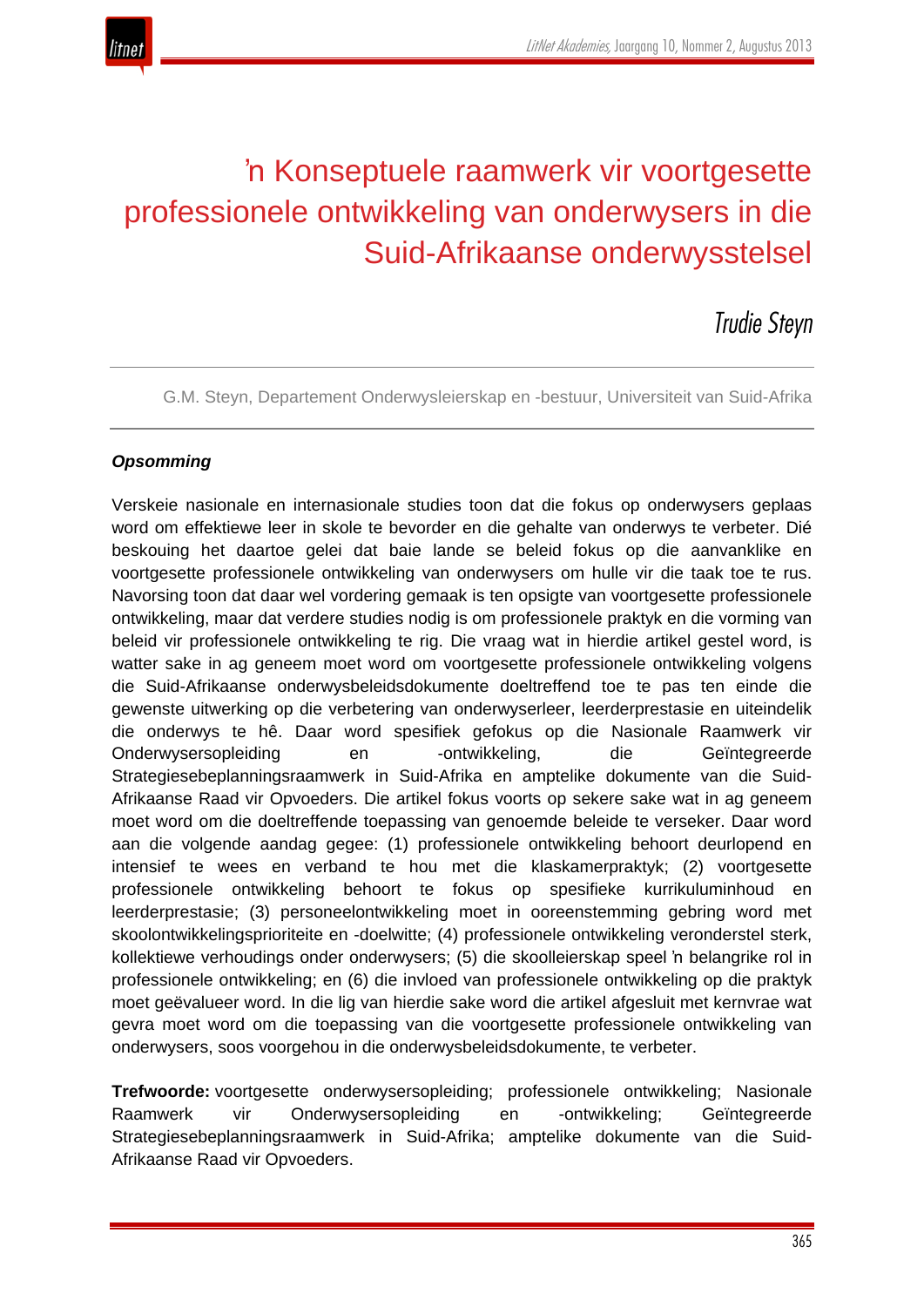

#### *Abstract*

## **A conceptual framework for continuing professional development of teachers in the South African education system**

Studies unequivocally indicate that teachers have a more significant effect on learner performance than any other school factor and that their professional development leads to improved teacher learning and increased learner performance. However, the conceptualisation of professional development for teachers for the sake of meaningful change in education remains a great challenge. In line with international trends, professional development has become a key priority in South Africa. For this reason the National Policy Framework for Teacher Education and Development in South Africa and the Integrated Strategic Planning Framework for Teacher Education and Development in South Africa, 2011–2025 are regarded as government initiatives to meet the need for qualified professional teachers. This article focuses on the matters that should be taken into account in order to apply continuing professional development successfully according to South African teacher education policy documents in order to improve teacher learning, learner performance and, eventually, education itself.

In this article I use primarily adult learning and the different orientations of teacher learning to understand teachers' professional development and to maximise opportunities for teachers' growth and development in order to improve teaching and learning practice in schools. According to current organisation learning, adult learning is proposed on two levels, namely individual learning and collective learning, which means that individual learning is an essential but insufficient condition for collective learning in the development of personnel. Because teacher learning is a dynamic process, it cannot be clearly understood unless teachers' development is separated from the school environment in which they work. A further extension of the model identifies three types of influence on teachers' learning: individual learning orientations, school-level or collective learning, and the way both of these affect the learning activities in which teachers participate. Individual learning orientations lead to values, experiences and instruction practices, while school-level orientations with regard to professional development are the result of interaction and collective values relating to teacher learning and development. Both individual and collective learning then imply changes in teacher learning that can bring about changes in convictions, in teaching practice and in learner performance.

In light of the above, a number of guidelines are proposed according to which the policy of continuing personnel development for South African teachers can be better understood. Criticism of the two current frameworks – the National Policy Framework for Teacher Education and Development in South Africa and the Integrated Strategic Planning Framework for Teacher Education and Development in South Africa – indicates that there are insufficient guidelines for the effective application of professional development. The following guidelines are proposed:

1. Professional development should be ongoing and intensive and should be linked to classroom practice. Development programmes usually take the form of a passive transfer of knowledge and are often not contextualised, with little cooperation among colleagues. When professional development is reconceptualised in order to meet the needs of adult learners,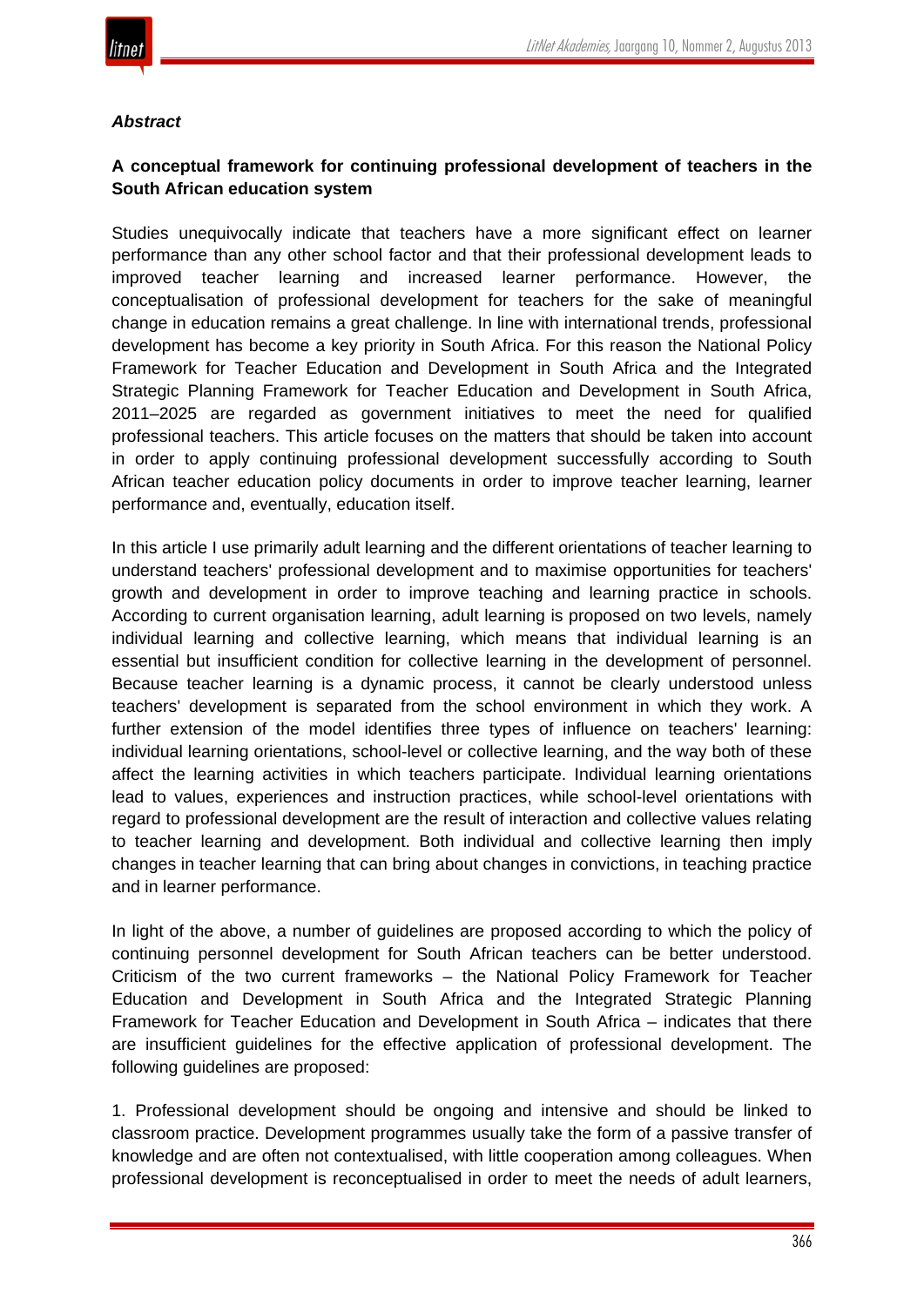workshops are replaced with learning opportunities that become part of teachers' daily activities and responsibilities, experimenting with new ideas and the analysis of these actions in schools.

2. Continuing professional development should focus on specific curriculum content and learner achievement. Development activities that are aimed at the improvement of subject content and skills in teaching the subject promote teachers' knowledge and skills. These developmental activities are effective because they make the professional development applicable and authentic for teachers' daily classroom practice. However, in practice it would seem that professional development programmes often bear no relation to teachers' classroom practice and for this reason teachers' needs are not being sufficiently met. When teachers are involved in identifying their needs, the learning experience will be practical and applicable to their classroom practice. One condition for effective professional development is, however, the teachers' willingness, desire and dedication to learn and develop professionally and to apply the new knowledge and skills in practice.

3. Personnel development should be brought in line with school development priorities and objectives. Professional learning is strongly shaped by the context in which the teacher works. This means that the teachers' professional learning can be better understood when the role that schools play in teachers' learning is thoroughly understood. Studies have shown that teachers make greater changes to their classroom practice when they actively participate in professional learning activities at school. Therefore, professional development programmes should be mainly school-based and should focus on the learning processes of teachers and on methods to improve their teaching practices.

4. Professional development implies strong collective relationships among teachers. Collective participation by and cooperation between teachers are regarded as extremely important for effective teachers' learning. This implies intensive interaction in which teachers openly participate and during which they examine their beliefs and practices and then debate them. In teams, teachers take responsibility for using a cycle of continuing learner improvement to identify learners' needs and the areas in which teachers should meet these needs in order to create the learning experiences required to do so, and that will enable them to apply the new skills in the classroom. These skills should then be evaluated and, finally, the improvement cycle repeated using new objectives. In these communities teachers also have the opportunity to share their teaching experiences and instructional material and also to receive feedback on their classroom practice in a safe, supportive environment. This community practice framework rests in particular on the assumption that individual knowledge construction does not take place in a vacuum, but that the construction of knowledge, skills, attitudes and convictions is culturally and socially situated. Because intensive involvement is required, mere membership of such network practices is inadequate for improving school and learner performance. The connectedness has to be strong and profound.

5. The school leadership plays an important role in professional development. In particular it is the school culture that school principals create that can contribute to the way in which personnel associate professionally and that fosters the community culture, collegiality, support and trust that is firmly grounded in democratic convictions and values. In this regard the following matters play a role: the development of a vision of new learner possibilities,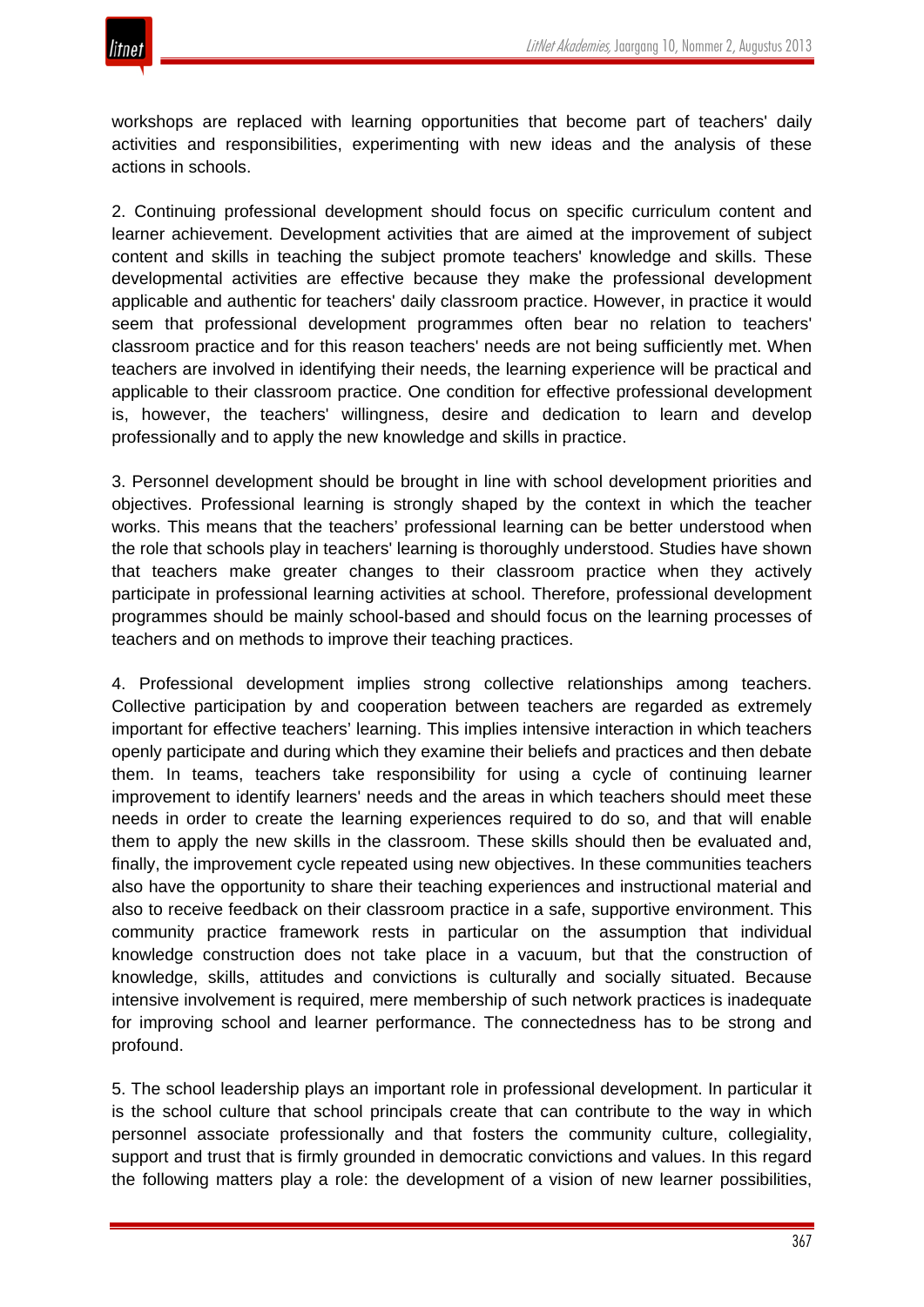

involvement in own professional development, giving guidance for learning, organising of learning opportunities and monitoring of and feedback on professional development.

6. The influence of professional development on practice should be evaluated. Without it the effectiveness of teachers' professional development with regard to practice is questioned. Currently, the quality of the evaluation of professional development programmes and systems is not as desired. However, evaluation is important because it provides decisionmakers and funders with proof of the effectiveness of programmes, it can lead to the improvement of such programmes and it reassures teachers that their time and investment in professional development are not in vain.

Although, according to the literature, ongoing attempts are being made to refine key aspects of professional development and much progress has already been made, the professional development of teachers is a complex issue. For this reason the effective application of professional development policy holds certain challenges. The key question is whether the implementation of the proposed policy for continuing professional development can really contribute to improved classroom and teacher practice. The implementation of this policy and the questions over its effectiveness in turn raise the following questions:

- Are the duration and intensity of the various professional development activities sufficient and are they adequately related to classroom practice and teachers' responsibilities? How are professional development activities linked to school contexts?
- Do professional development activities focus sufficiently on curriculum content and learner performance?
- Does professional development make sufficient provision for strong, collective relationships among teachers? How can teachers be given feedback when they apply their newly acquired knowledge and skills?
- How can the crucial role played by school leadership in the professional development of teachers be emphasised?

Until there is a sound conception of the way individual teachers and schools influence each other it will remain difficult to indicate the ways in which the professional development of teachers can be made more effective. Nevertheless, the findings of this study could enable policymakers to conceptualise the professional development of teachers further by creating professional development opportunities that are of longer duration, supporting schools to create more cooperative learning environments and developing opportunities for teacher feedback after the establishment of programmes and suitable evaluation in order to determine the results of professional development.

**Keywords:** continuing teacher education; professional development; National Policy Framework for Teacher Education and Development in South Africa; Integrated Strategic Planning Framework for Teacher Education and Development in South Africa; official documents of the South African Council of Educators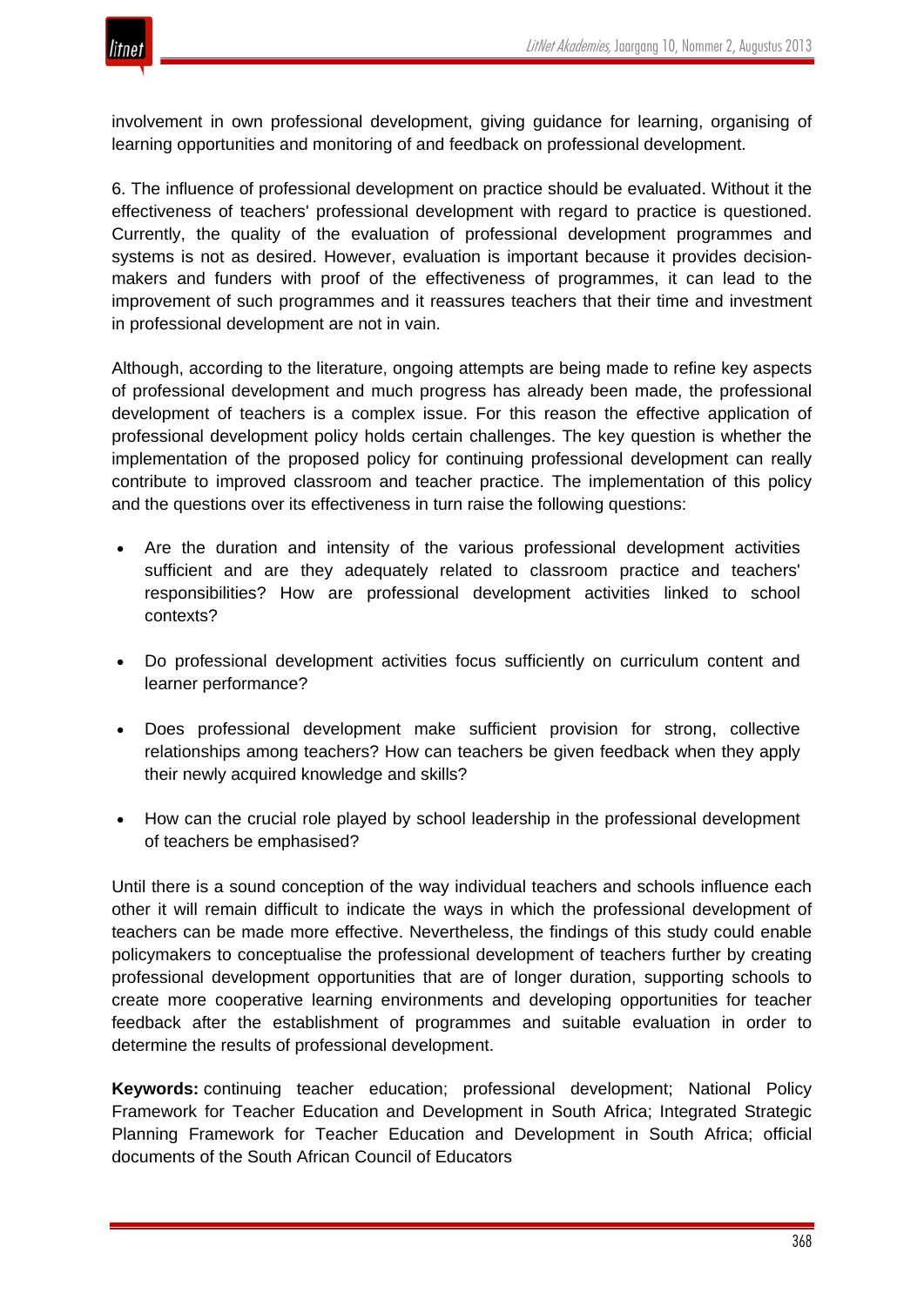# **1. Inleiding**

Om leer in skole in komplekse omgewings te verbeter het die professionele ontwikkeling van onderwysers reeds omvangryke internasionale aandag gekry (Borko 2004:3; Sentrum vir Ontwikkeling en Onderneming (SOO) 2011:13; Kitchen 2009:58; Maistry 2008:119; Opfer en Pedder 2011:3; Pedder en Opfer 2011:743). Daar is voldoende bewyse dat onderwysers se professionele ontwikkeling lei tot verbeterde onderwyserleer en verhoogde leerderprestasie (Borko 2004:3; Nehring en Fitzsimons 2011:515; Pedder en Opfer 2011:741; Sigurðardóttir 2010:395; Supovitz, Sirinides en May 2010:37). In dié verband toon Archibald, Coggshall, Croft en Goe (2011:1) dat onderwysers 'n meer beduidende uitwerking op leerderprestasie uitoefen as enige ander skoolfaktor.

Butler, Lauscher, Jarvis-Selinger en Beckingham (2004:435) wys daarop dat die konseptualisering van professionele ontwikkeling vir onderwysers ter wille van betekenisvolle verandering in die onderwys steeds 'n groot uitdaging bly. Alhoewel daar reeds vordering gemaak is om voortgesette professionele ontwikkeling – die wyse waarop onderwysers leer en die uitwerking daarvan op leerprestasie – beter te begryp, is meer studies nodig om professionele praktyk en die ontwikkeling van beleid oor professionele ontwikkeling te rig (Borko 2004:3; Kitchen 2009:46). Verder soek regerings na geskikte navorsing om hulle te lei in die voorsiening van doeltreffende professionele ontwikkeling vir onderwysers (RSA 2008:4; Pedder en Opfer 2011:741).

Vanweë die nalatenskap van apartheid is baie onderwysers in Suid-Afrika nie voldoende professioneel toegerus vir hulle onderwystaak nie (Mestry, Hendricks en Bisschoff 2009:476). Volgens die Sentrum vir Ontwikkeling en Onderneming onderpresteer die skoolstelsel in Suid-Afrika en staan onderwysers sentraal in 'n sukkelende skoolstelsel (SOO 2011:29). Alhoewel daar 'n verbetering is wat onderwysers se formele kwalifikasies betref, is Suid-Afrikaanse onderwysers nog steeds swak opgelei en onderbenut (SOO 2011:4). Daarom kom die betrokke studie tot die algemene gevolgtrekking dat Suid-Afrika dringend meer en beter onderwysers benodig (SOO 2011:4).

In ooreenstemming met internasionale tendense het geleenthede vir voortgesette geïndividualiseerde en aangepaste professionele ontwikkeling vir alle onderwysers 'n sleutelprioriteit in Suid-Afrika geword. Die Nasionale Raamwerk vir Onderwysersopleiding en -ontwikkeling (RSA 2007) en die Geïntegreerde Strategiesebeplanningsraamwerk in Suid-Afrika (RSA 2011) word as die regeringsinisiatiewe beskou om in die behoefte aan geskikte, gekwalifiseerde professionele onderwysers in Suid-Afrika te voorsien. Die voortgesette professionele ontwikkeling volgens genoemde raamwerke, poog om (i) geskikte ontwikkelingsprogramme te voorsien wat onderwysers se onderrigpraktyk sal verbeter, (ii) die professionele status van onderwysers te versterk en te verhoog, en (iii) onderwysers in staat te stel om geskikte professioneleontwikkelingsprogramme te identifiseer wat hulle professionele ontwikkeling sal ondersteun en hulle groei sal verseker (RSA 2007:25). Dit is belangrik om in ag te neem dat onderwysers 'n belangrike rol speel in die toepassing van onderwysbeleid en dat hulle genoegsaam professioneel toegerus moet word om die uitdagings wat met die toepassing van die beleide verband hou, die hoof te bied (Munonde 2007:13). Bantwini (2009:178) wys daarop dat ontwikkelende lande oorstroom word deur onderwyshervormings, maar dat die toepassing daarvan nie na wense is nie. Gevolglik het sodanige beleid dikwels nie die gewenste uitwerking nie.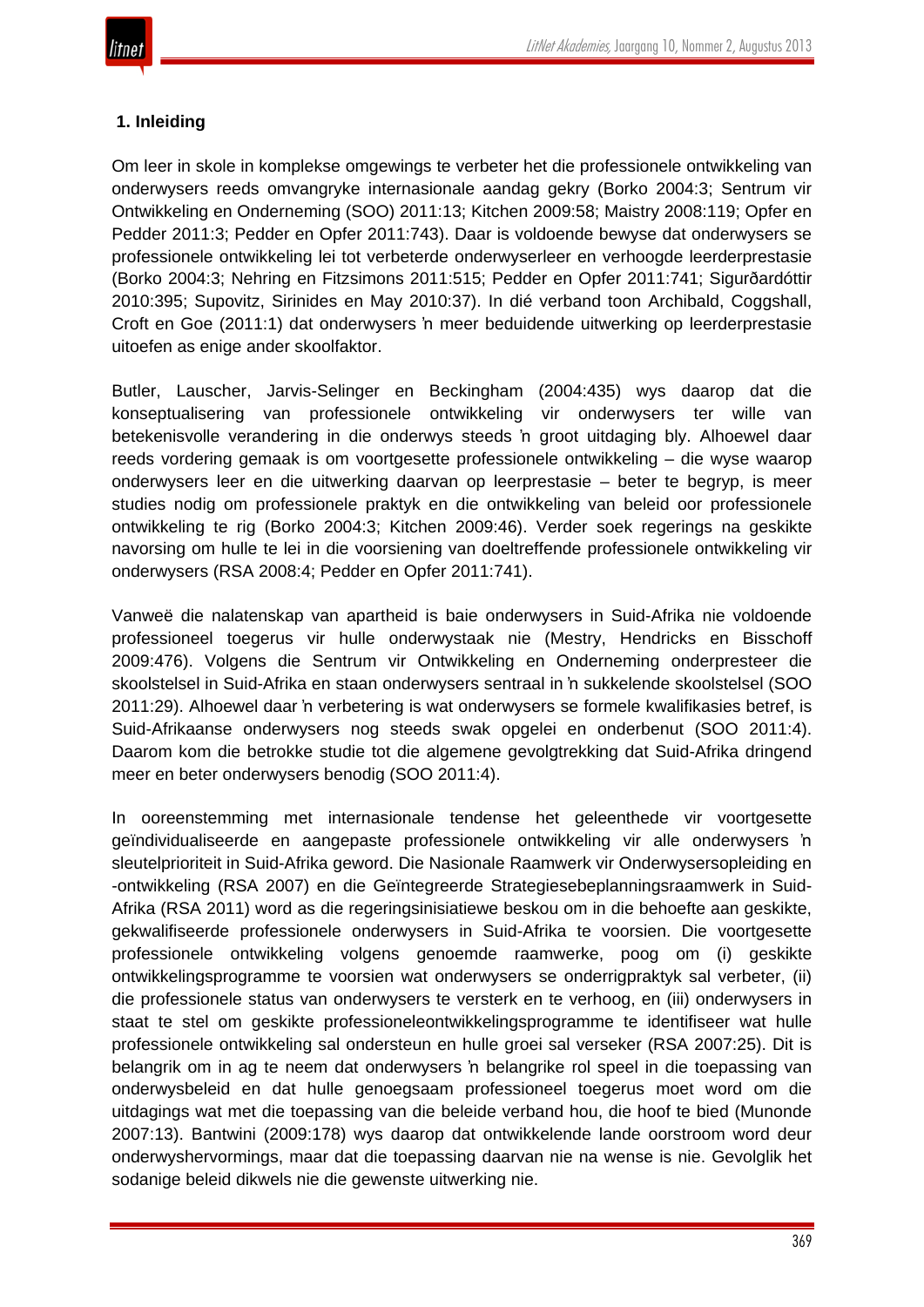

Volgens die Suid-Afrikaanse Raad vir Opvoeders (SARO 2011:1) is daar drie soorte professioneleontwikkelingsmoontlikhede vir onderwysers in Suid-Afrika en moet onderwysers by al drie soorte ontwikkelingsaktiwiteite betrokke wees:

*Tipe 1*: Onderwyserprioriteitsaktiwiteite, wat onderwysers kies vir hulle eie professionele ontwikkeling om hulle professionele praktyk te verbeter. Sodanige aktiwiteite sluit onder meer in die lees van onderwysverwante publikasies; die bywoning van vergaderings (soos vakbond-, leerarea- en ander opvoedkundige vergaderings); die mentor van kollegas; die afrigting van leerders ná skoolure; navorsing en die skryf van artikels vir vaktydskrifte; deelname aan radio- of televisieprogramme; die assessering van nasionale eksamens vir grade 3, 6 en 9; en die bywoning van werkswinkels uit eie fondse of voltooiing van selfbefondste studie (SARO 2010:29).

*Tipe 2*: Skoolprioriteitsaktiwiteite, wat betrekking het op professioneleontwikkelingsaktiwiteite wat die skoolleierskap en personeel kollektief onderneem ter wille van die ontwikkeling van die skool en wat beskou word as institusionele voorwaardes om onderrig en leer te verbeter. Hierdie tipe aktiwiteite sluit onder meer die volgende in: bywoning van en deelname aan personeelvergaderings, departementele en skoolbeheervergaderings; fondsinsamelingsprojekte; bywoning van en deelname aan kurrikulum-, klaskamer- en assesseringswerkswinkels; en deelname aan gemeenskapsprojekte, MIV/vigsbewusmaking-, -voorkoming- en -sorgprojekte; skooluitstappies en kuns/kultuur/sportontwikkelingsprojekte (SARO 2010:29, 30).

*Tipe 3*: Professioneleprioriteitsaktiwiteite, wat direk verband hou met die bevordering van die professionele status en praktyk van onderwysers op terreine wat ontwikkeling nodig het wat deur die onderwysdepartement, vakbonde en ander geakkrediteerde liggame voorsien word. Hierdie tipe aktiwiteite sluit onder meer die volgende in: bywoning van of deelname aan werkswinkels (halfdag = 5 punte; 1 dag = 7 punte en  $2-5$  dae = 10 punte); studie vir of voltooiing van kortkursusse/modules/kwalifikasies (1–3 weke = 10 punte; 1 maand = 12 punte; 3 maande = 15 punte en 6 maande = 20 punte); en studie vir of voltooiing van langer kwalifikasies (1 jaar = 30 punte; 2 jaar = 50 punte; 3 jaar = 70 punte en 4 jaar = 90 punte) (SARO 2010:30).

Volgens die Suid-Afrikaanse Raad vir Opvoeders is dit verpligtend vir onderwysers om, ten einde hulle bevoegdheid te verbeter, 150 punte te akkumuleer deur middel van aktiwiteite wat deur die Raad geakkrediteer word (RSA 2008:13; SARO 2010:11). Die akkumulering van punte vir professionele ontwikkeling het die potensiaal om onderwysers se motivering, professionele vertroue en bevoegdheid te verbeter (RSA 2008:13).

Vir Tipe 1- en Tipe 2-ontwikkelingsaktiwiteite moet onderwysers 'n Persoonlike Professioneleontwikkelingsportefeulje saamstel volgens 'n bepaalde skedule (SARO 2010:15). Aan die einde van die jaar moet skoolhoofde onderwysers versoek om hulle Tipe 1- en Tipe 2-personeelontwikkelingspunte vir die jaar aan te teken op 'n eenvoudige vorm wat deur die Suid-Afrikaanse Raad vir Opvoeders voorsien word (SARO 2010:15). Skoolhoofde moet dan hierdie punte aan die Suid-Afrikaanse Raad vir Opvoeders stuur op 'n vorm wat deur die Raad voorsien word. Tipe 3-professioneleontwikkelingsaktiwiteite word deur goedgekeurde eksterne programaanbieders voorsien. Soos hier bo aangedui, verkry onderwysers wat aan sulke programme deelneem, sekere professioneleontwikkelingspunte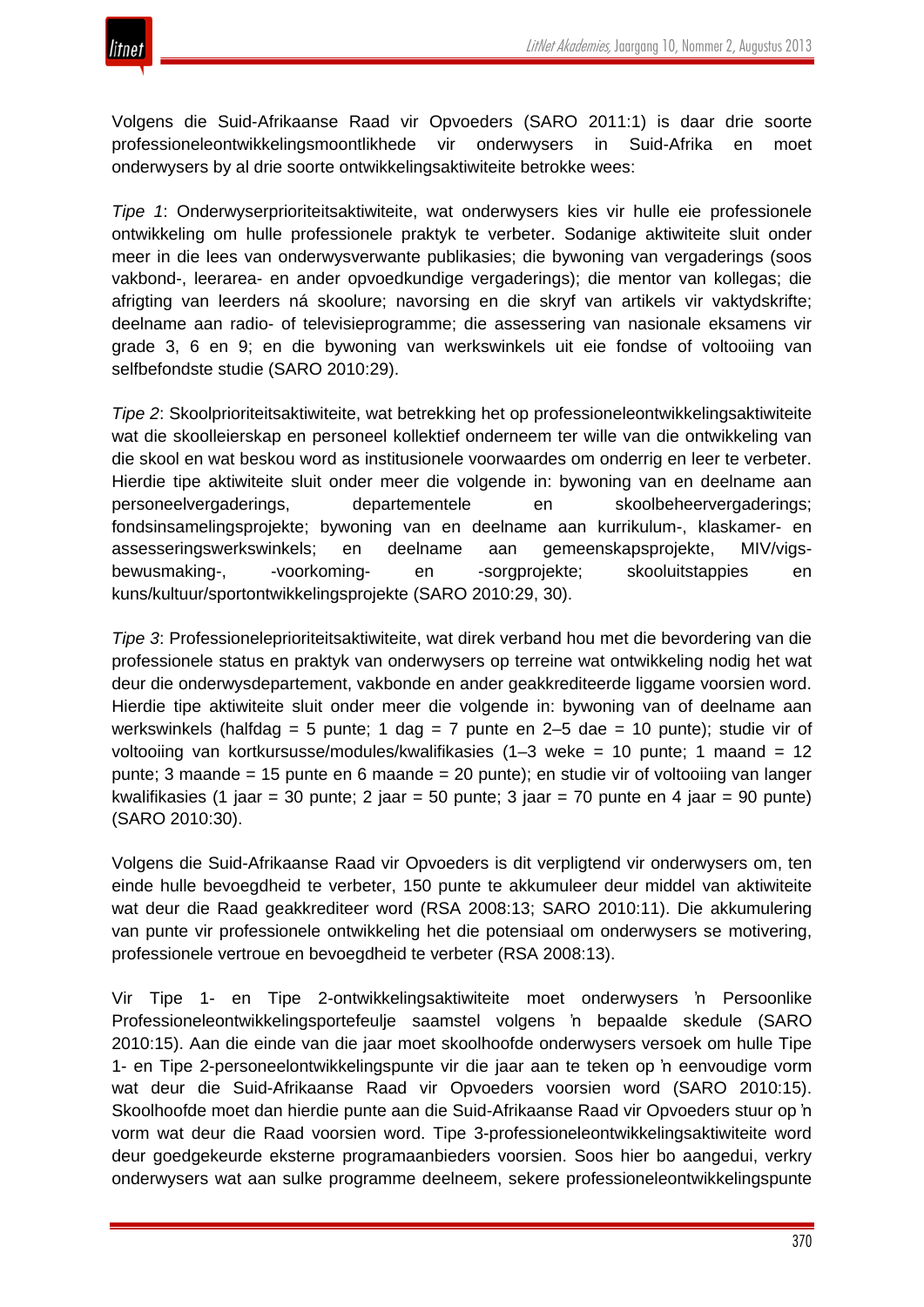vir die betrokke aktiwiteit, wat dan elektronies op die Suid-Afrikaanse Raad vir Opvoeders se stelsel vir die betrokke onderwysers gelaai word (SARO 2010:15). Gedurende die eerste ses jaar sal die Raad nie onderwysers penaliseer indien hulle nie die vereiste 150 punte binne drie jaar verwerf het nie (SARO 2010:12).

Vir die doel van hierdie artikel word suksesvolle professionele ontwikkeling vir onderwysers beskou as 'n dinamiese, kollektiewe, ondersteunende, voortgesette proses wat, ingebed in die daaglikse klaskamerpraktyk van onderwysers, verband hou met onderwysers en leerders se leerbehoeftes en wat ontwerp is om aan die spesifieke omstandighede en kontekste van onderwysers te voldoen (Hunzicker 2010:2; Lee 2004/5; Murtaza 2010:213). Die vraag wat ten slotte gestel word, is watter sake in ag geneem moet word om voortgesette professionele ontwikkeling volgens die Suid-Afrikaanse onderwysbeleidsdokumente suksesvol toe te pas ten einde die gewenste uitwerking op die verbetering van onderwyserleer, leerderprestasie en uiteindelik die onderwys te hê.

Hierdie artikel is 'n voortsetting van studies wat reeds oor die professionele ontwikkeling van onderwysers in Suid-Afrika gedoen is. Die studie van Steyn en Van Niekerk (2005) bespreek kritieke suksesfaktore van die professionele ontwikkeling van onderwysers voordat die beleid ten opsigte van onderwysersopleiding en -ontwikkeling verskyn het. Steyn (2009a) het gefokus op riglyne vir die toepassing van die Nasionale Raamwerk vir Onderwysersopleiding en -ontwikkeling, terwyl Steyn (2009b; 2010; 2011a en 2011b; 2012) Suid-Afrikaanse kwalitatiewe studies belig het waarin verskillende aspekte van personeel se persepsies van professionele ontwikkeling na vore gekom het. Hierdie artikel fokus op meer onlangse insigte in die voortgesette professionele ontwikkeling van onderwysers en beskou dit in die lig van die Nasionale Raamwerk vir Onderwysersopleiding en -ontwikkeling (RSA 2007), die Geïntegreerde Strategiesebeplanningsraamwerk in Suid-Afrika (RSA 2011) en die Suid-Afrikaanse Raad vir Opvoeders. Die artikel poog om 'n beskouing van die aard, wese en struktuur van professionele ontwikkeling van onderwysers in die Suid-Afrikaanse onderwysstelsel weer te gee. Dit het ook ten doel om 'n konseptuele raamwerk vir professionele ontwikkeling vir die Suid-Afrikaanse onderwysstelsel voor te stel, ter wille van die verbetering van onderwyserleer, leerderprestasie en uiteindelik gehalte onderwys. In die lig van bepaalde leemtes in die begrip *voortgesette professionele ontwikkeling* word huidige beleidsdokumente vir professionele ontwikkeling van onderwysers in Suid-Afrika beskou ten einde hierdie konseptuele raamwerk te ontwikkel waarvolgens onderwyserleer gemaksimaliseer kan word.

#### **2. Teoretiese raamwerk**

In hierdie artikel gebruik ek primêr volwasseneleer en die verskillende oriëntasies van onderwyserleer as middele om onderwysers se professionele ontwikkeling te verstaan en om die geleenthede vir onderwysers se groei en ontwikkeling te maksimaliseer ter wille van die verbetering van die onderrig- en leerpraktyk in skole. Hierdie oriëntasies het die potensiaal om as grondslag te dien waarvolgens 'n geskikte konseptuele raamwerk vir onderwysers se professionele ontwikkeling ontwikkel kan word.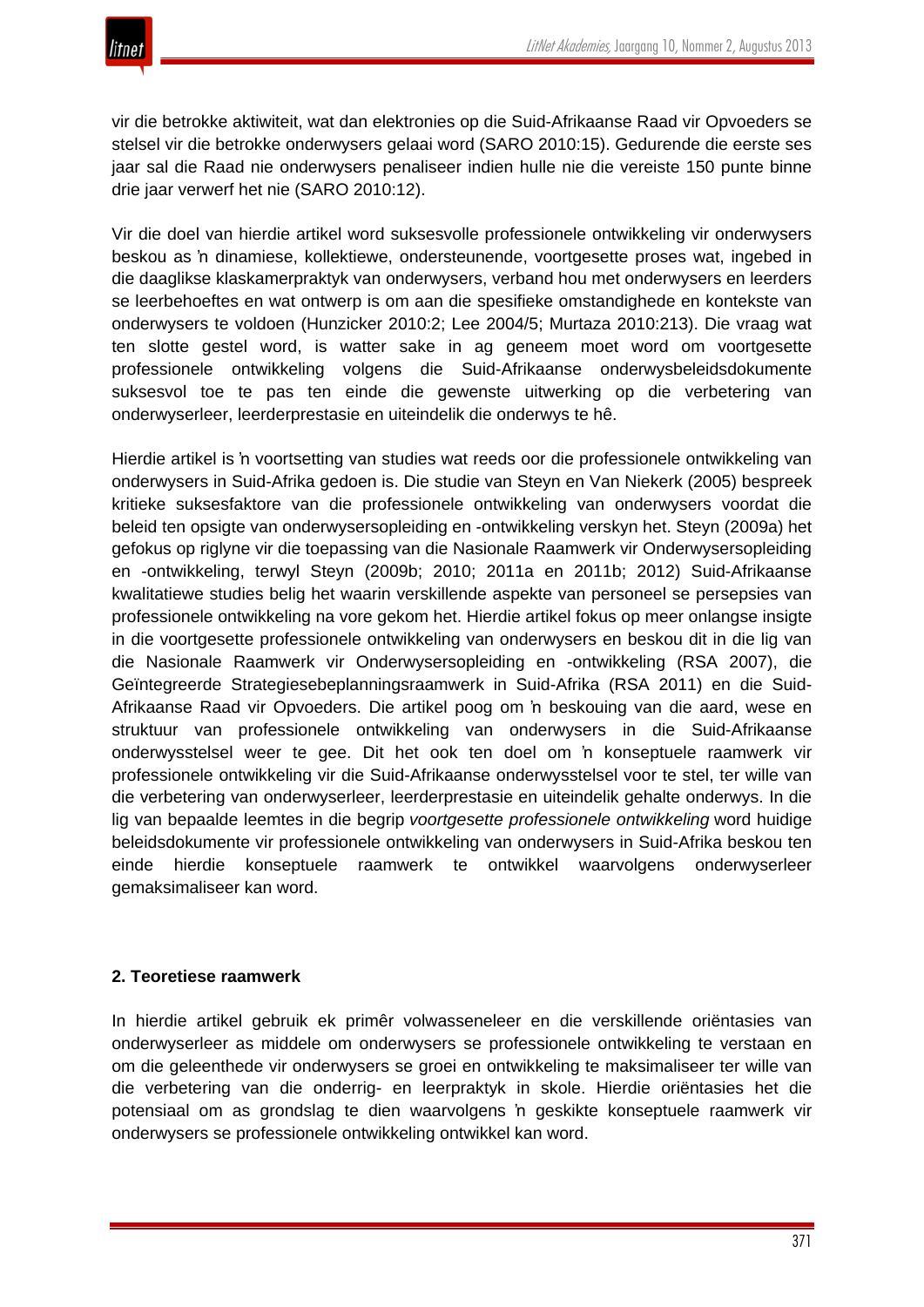Knowles (1991) se andragogieteorie is 'n poging om spesifiek 'n teorie vir volwasseneleer te ontwikkel. Volgens Burns (1995:251) beskou Knowles die andragogie meer as 'n onderwysfilosofie wat riglyne vir die onderrig van volwassenes wil voorsien. Volgens Drago-Severson (2007:76) bring volwassenes verskeie leef- en werkservaringe, behoeftes, leerstyle en persoonlikhede na hulle leer wat ook hulle perspektiewe op leer, die onderwys en professionele ontwikkeling vorm. Dit is belangrik dat volwassenes verstaan waarom hulle iets nuuts moet leer, en hulle wil hê dat hulle leer betekenisvol en van waarde vir hulleself moet wees (Drago-Severson 2007:76). Voorts leer volwassenes eksperimenteel en benader hulle leer as probleemoplossend (Drago-Severson 2007:76). Laastens moet die sosiale konteks waarin onderwysers werk, deeglik begryp word alvorens leer suksesvol ondersteun kan word.

Volgens die huidige organisasieleer word volwasseneleer op twee vlakke voorgestel, naamlik individuele leer en kollektiewe leer, wat beteken dat individuele leer 'n noodsaaklike maar 'n onvoldoende voorwaarde vir kollektiewe leer in die ontwikkeling van personeel is (Hodkinson en Hodkinson 2005). In dié verband konstateer Lee en Roth (2007:104) dat vorige teorieë oor organisasieleer die feit ignoreer dat individuele leer en kollektiewe leer in organisasies mekaar ondersteun. Die idee is dat individue saam in 'n kollektiewe stelsel leer en dat die leer van die individu 'n uitwerking op die leer van ander personeel sal hê. Daarom is Lee en Roth dit eens dat "dynamic and expansively learning organizations presuppose dynamic and expansive individuals; dynamic and expansive individuals presuppose dynamic and expansively learning organizations'' (2007:104, 105).

Pedder, Opfer, McCormick en Storey (2010:388, 389) se studie bou voort op hierdie beskouing van organisasieleer en identifiseer drie soorte invloede op onderwysers se leer: individuele leeroriëntasies, skoolvlak- of kollektiewe leer en hoe beide hierdie oriëntasies die leeraktiwiteite waaraan onderwysers deelneem, beïnvloed. Individuele leeroriëntasies lei tot waardes, ervarings en onderrigpraktyke, terwyl skoolvlakoriëntasies ten opsigte van professionele ontwikkeling die gevolg is van interaksie en kollektiewe waardes betreffende onderwyserleer en -ontwikkeling (Hunzicker 2011:177; Pedder e.a. (2010:389). Pedder e.a. (2010:389) verduidelik verder dat die waardes en praktyk wat op die individuele vlak onderskryf (*endorsed*) is, heronderskryf (*re-endorsed*) word op die skoolvlak, waar kollektiewe en sosiaal-gekonstrueerde toestande vir professionele ontwikkeling ('n skoolvlakoriëntasie) geskep word. Hierdie invloede kan nie in isolasie bestudeer word nie, omdat die eienskappe van professioneleontwikkelingsaktiwiteite die individuele leeroriëntasies van onderwysers rig en lei en dat skoolvlakleeroriëntasies gesamentlik die leer van onderwysers bemiddel (Pedder e.a. 2010:389; Opfer, Pedder en Lavicza 2011:196).

In aansluiting by bogenoemde suggereer die model vir onderwyserleer (Opfer e.a. 2011:197) dat 'n skoolvlakoriëntasie tot leer die leeraktiwiteite wat individuele onderwysers kies, asook die doeltreffendheid van sodanige aktiwiteite om 'n verandering in onderwysers se praktyk te bevorder, beïnvloed. Volgens hulle is onderwyserleer en -ontwikkeling 'n dinamiese proses wat nie duidelik verstaan kan word indien onderwysers se ontwikkeling geskei word van die skoolomgewing waarin hulle werk nie (209). Hulle toon voorts aan dat skole 'n beduidende invloed uitoefen op professionele ontwikkeling, wat 'n koesterende skoolomgewing insluit (194). Deur middel van kollektiewe leer bied skole derhalwe 'n belangrike omgewing vir onderwyserleer, wat weer 'n uiters belangrike rol in individuele leer speel (196). Dit sluit die nodige ondersteuning en stelsels in om kollektiewe leer in skole te ondersteun. Volgens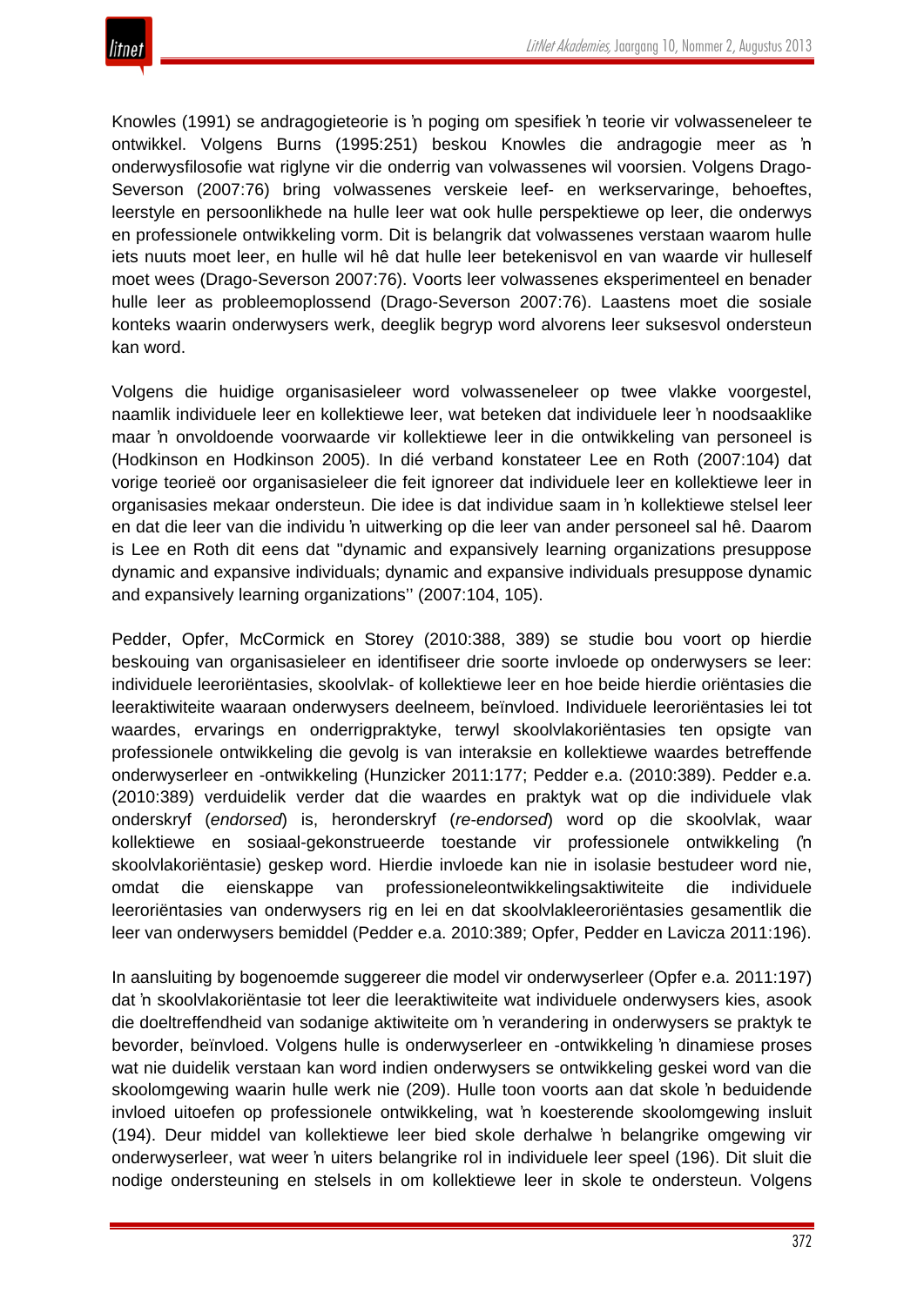

hulle (197) neem die model aan dat die skool se oriëntasie tot leer 'n regstreekse invloed uitoefen op veranderinge in onderwyserleer en skoolpraktyk. Figuur 1 dui aan hoe individuele leer en kollektiewe leer 'n invloed uitoefen op veranderinge in leer binne die skool. Die individuele leeroriëntasie het betrekking op die onderwyser se oortuigings ten opsigte van leer. Dit veronderstel 'n toewyding aan leer en 'n behoefte daaraan om leemtes in professionele ontwikkeling aan te pak. Die individuele leeroriëntasie sluit ook die onderwyser se praktykervarings in wat 'n invloed uitoefen op die soort professionele ontwikkeling wat verlang word. Soos reeds genoem, het die individuele leeroriëntasie op sigself min waarde indien dit nie kollektief in die skool aangewend word nie. Soos in die geval van die individuele leeroriëntasie het kollektiewe leer betrekking op onderwysers se oortuigings ten opsigte van leer, in die besonder van kollektiewe leer, en ook op die ondersteuning en stelsels wat kollektiewe leer bevorder. Skole en amptelike onderwysersliggame kan sodanige ondersteuning en stelsels moontlik maak. Beide individuele leer en kollektiewe leer veronderstel dan veranderings in onderwyserleer wat veranderings in oortuigings, in onderrigpraktyk en in leerderprestasie kan meebring. Hierdie veranderings ten opsigte van leer het egter ook 'n invloed op verdere individuele en kollektiewe leer.



**Figuur 1. Onderwysers se leeroriëntasies** (aangepas uit Pedder e.a.2010:367)

In die lig van die voorafgaande leeroriëntasies rakende professionele ontwikkeling, is dit nodig om uit die literatuur riglyne te identifiseer waarvolgens die beleidsrigting vir voortgesette personeelontwikkeling vir Suid-Afrikaanse onderwysers beter begryp kan word.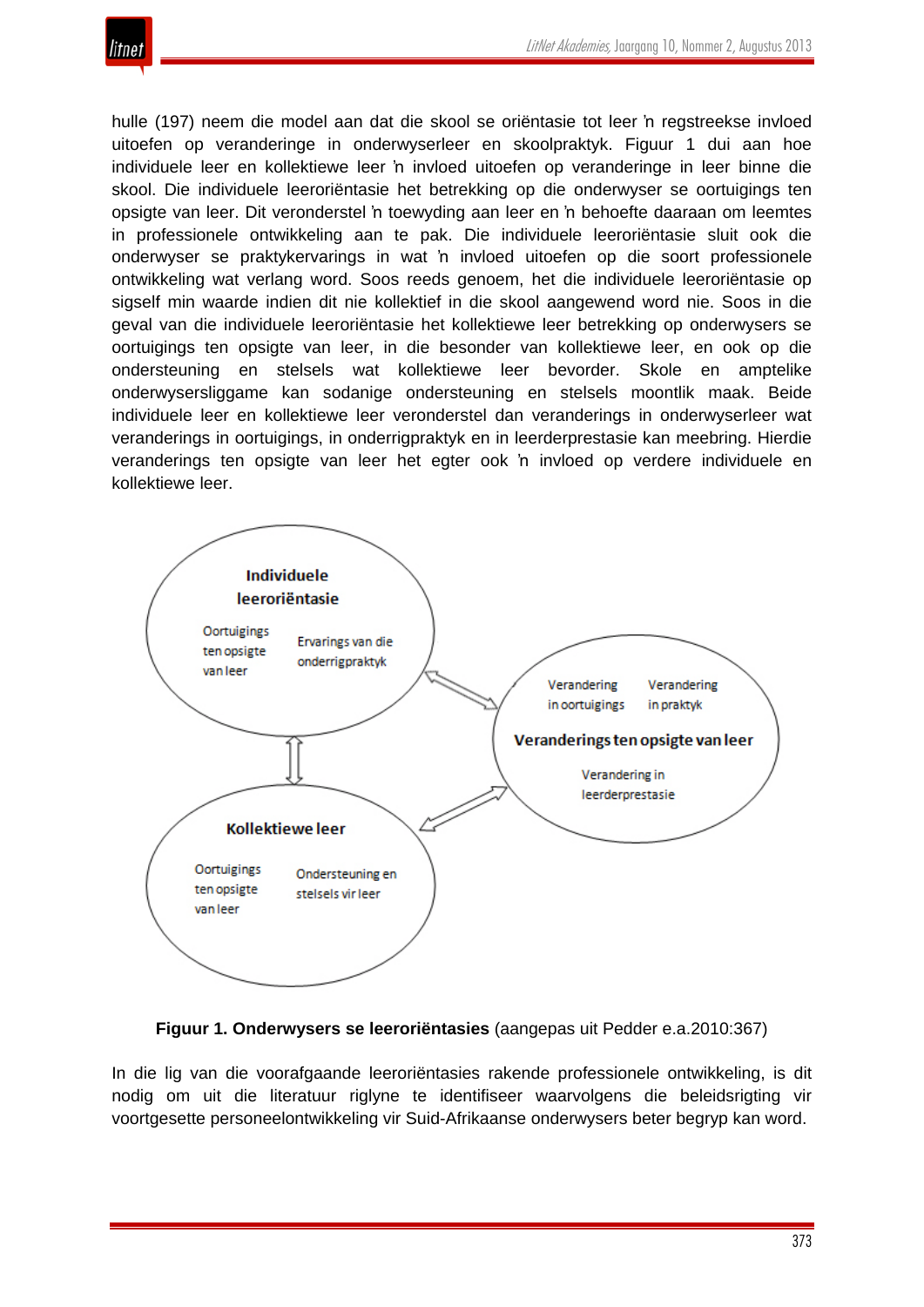

# **3. Riglyne vir die doeltreffende toepassing van professionele ontwikkeling vir onderwysers**

Uit die literatuur blyk dit dat die professionele ontwikkeling van onderwysers kompleks is (Opfer e.a.2011:210; Printy 2010:125; Sigurðardóttir 2010:397) en gevolglik die doeltreffende toepassing van onderwysbeleide en skoolhervorming kan beïnvloed. Tog poog hierdie artikel om lig te werp op die insigte wat reeds op hierdie terrein verwerf is. In die volgende afdelings word die kernaspekte van die doeltreffende toepassing van die professionele ontwikkeling van onderwysers kursories in oënskou geneem.

Sigurðardóttir (2010:397) en Moloi, Grobler en Gravett (2002:93) identifiseer die volgende faktore wat 'n rol speel in die professionele ontwikkeling van onderwysers: 'n gedeelde visie en waardes wat leerderleer beklemtoon; hoë verwagtinge van leerders; deelnemende skoolleierskap wat onderwyserbetrokkenheid in besluitneming hoog aanslaan; wedersydse ondersteuning tussen personeel; samewerkende leer onder onderwysers wat die behoeftes van leerders in ag neem; organisasiestrukture en werkpraktyke wat onderwysersamewerking bevorder; 'n sosiale klimaat wat onderwysersamewerking aanmoedig; en onderwysertoewyding en werkbevrediging.

# *3.1 Professionele ontwikkeling behoort deurlopend en intensief te wees en verband te hou met die klaskamerpraktyk*

Alhoewel beide die raamwerke – die Nasionale Raamwerk vir Onderwysersopleiding en ontwikkeling en die Geïntegreerde Strategiesebeplanningsraamwerk in Suid-Afrika – voortgesette professionele ontwikkeling vir onderwysers ondersteun, bied die twee beleide nie voldoende riglyne vir die doeltreffende toepassing van professionele ontwikkeling nie. Boonop het die Onderwyserontwikkelingsberaad getoon dat hierdie beleide soms gefragmenteer is en dat die kommunikasie daarvan verwarrend en onvoldoende is om doeltreffende toepassing te bewerkstellig (RSA 2011:93, 97).

Om onderwyserleer en leerderprestasie in die onderwys te verbeter en om probleme in die onderwys doeltreffend die hoof te bied, moet onderwysstelsels meer ondersteunende, intensiewe professionele ontwikkeling oor 'n langer tydperk moontlik maak as wat tradisioneel die geval was (Darling-Hammond, Wei, Andree, Richardson en Orphanos 2009:9; Fratt 2007:58; Lee 2004/5:40). Voorts dui Kriek en Grayson (2009:186) aan dat die meeste professioneleontwikkelingsingrepe ten opsigte van wiskunde en fisiese wetenskappe in Suid-Afrika gewoonlik korttermyningrepe is en nie bydra tot die verbetering van die onderwysstelsel nie.

Tradisionele benaderings sluit gewoonlik ongereelde eendagwerkswinkels in waartydens onderwysers van sekere inligting voorsien word wat hulle self in die praktyk kan toepas (Butler e.a. 2004:435; Chappuis, Chappuis en Stiggins 2009:57; Darling-Hammond e.a. 2009:9). Sodanige programme neem dikwels nie onderwysers se besondere behoeftes in ag nie (Bantwini 2009:179) en is gevolglik ook nie geslaagd nie. Voorts beklemtoon tradisionele modelle professionele individualisme en outonomie in teenstelling met samewerkende professionaliteit en spanwerk (Pedder e.a. 2010:369). Die programme is dikwels ook nie gekontekstualiseer nie (Bantwini 2009:179), met min samewerking onder kollegas. Hunzicker (2011:177) is daarom oortuig daarvan dat baie van die inligting wat in sulke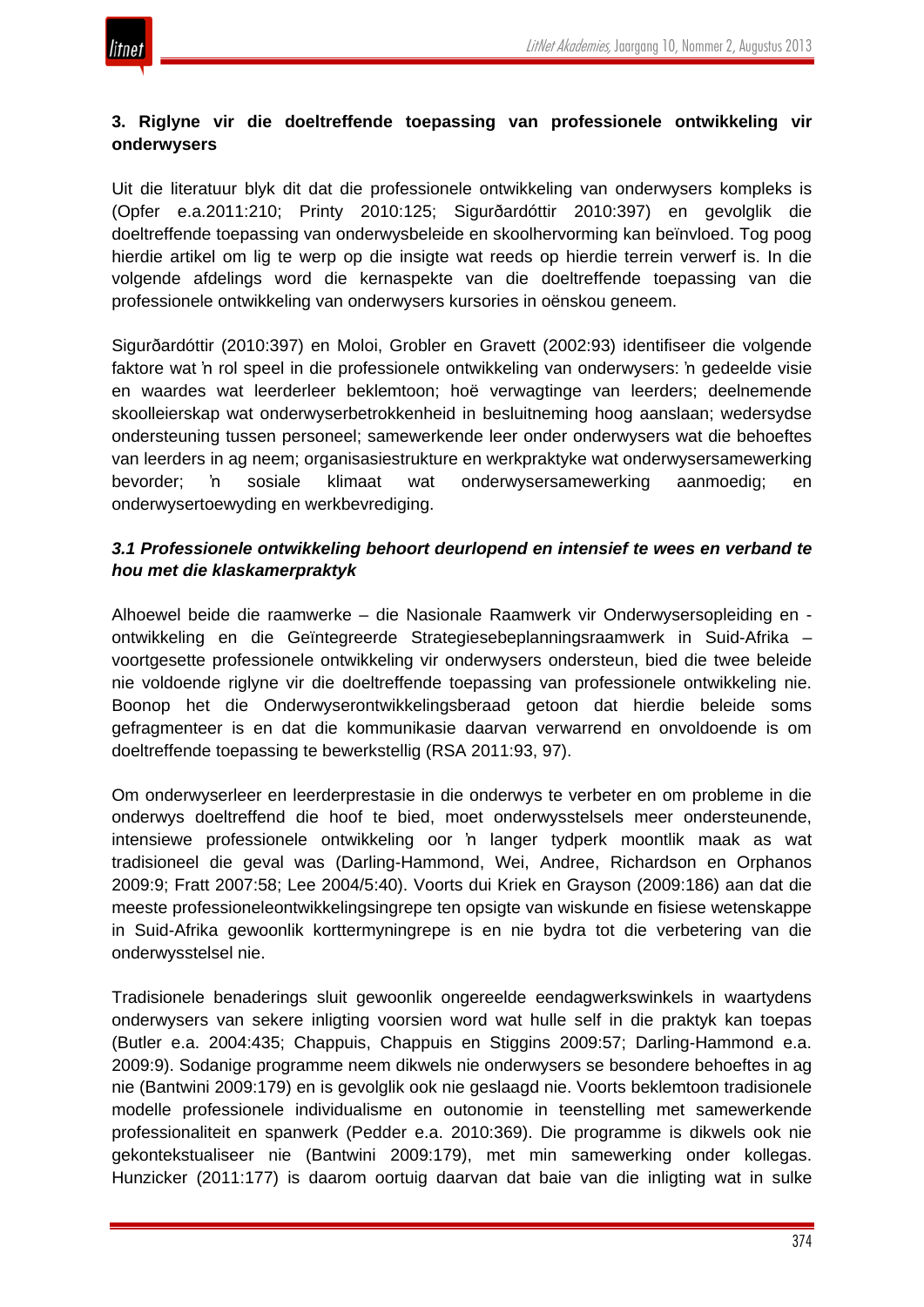

werkswinkels aangebied word, gou vergeet word en dikwels nie eens deur onderwysers in die praktyk toegepas word nie.

Soos ook dikwels in die Suid-Afrikaanse konteks gebeur (Steyn 2010:176), toon die studie deur Pedder en Opfer (2011:754) dat baie professioneleontwikkelingswerkswinkels in Engeland die vorm van die passiewe oordrag tydens gewone lesings aanneem. Daar word dikwels van fasiliteerders verwag om, nadat hulle provinsiale vergaderings bygewoon het, werkswinkels aan te bied sonder dat hulle die werklike behoeftes van onderwysers bepaal het (Munonde 2007:107; Ntapo 2009:44; Steyn 2010:176). Fasiliteerders se kennis is dikwels net op teorie gebaseer (Steyn 2010:171) en hulle voel swak toegerus om dit oor te dra (Munonde 2007:119, 120).

Alhoewel Youngs en King (2002:647) daarop wys dat dit moontlik is dat sekere opleidingswerkswinkels die onderrigpraktyk kan verbeter, tradisionele modelle vir professionele ontwikkeling gegrond word op aanvegbare aannames oor die aard en oorsprong van onderwysers se professionele kennis en dat dit onwaarskynlik is dat onderrigpraktyk daardeur bevorder sal word, tensy sodanige programme die kennis en vaardighede van onderwysers in skole verbeter (Butler e.a. 2004:437). Hierdie programme kan bloot tot bewuswording van sekere onderwerpe lei of die fondament vir sekere kennis lê, maar kan nie tot volhoubare professionele ontwikkeling by onderwysers lei nie (Chappuis e.a. 2009:57).

Wanneer professionele ontwikkeling geherkonseptualiseer word om in die behoeftes van volwasse leerders te voorsien, word sulke werkswinkels vervang deur leergeleenthede wat deel word van onderwysers se daaglikse aktiwiteite en verantwoordelikhede, eksperimentering met nuwe idees en die ontleding van hierdie handelinge in skole (Hunzicker 2010:2). In aansluiting hierby voer Darling-Hammond e.a.(2009:5) aan dat beduidende professionele ontwikkeling op 'n bepaalde terrein ongeveer 50 uur benodig, terwyl Archibald e.a.(2011:6) aanvoer dat professioneleontwikkelingsprogramme tussen 30 en 100 uur behoort te duur om 'n beduidende uitwerking op onderwysers se leer te hê en hulle vaardighede te verbeter.

Navorsing ondersteun derhalwe professioneleontwikkelingsprogramme wat lank genoeg duur en intensief genoeg is om 'n duidelike uitwerking op onderwyserleer en leerderprestasie te hê (Darling-Hammond e.a. 2009:20; Desimone 2009:184; Hunzicker 2010:8). Voorts bied intensiewe opleidingsprogramme beter geleenthede vir gereelde terugvoering as onderwysers eers nuwe kennis en vaardighede in die praktyk kon toepas. Dit is dus belangrik om geskikte roosters vir professionele ontwikkeling op te stel om aan hierdie riglyn te voldoen. Die studie deur Steyn (2012:57) toon dat die skoolhoof weeklikse personeelvergaderings vir personeelontwikkeling gebruik het in plaas daarvan om administratiewe sake te bespreek. Dié benadering word ondersteun deur die Nasionale Komprehensiewe Sentrum vir Onderwysergehalte (Archibald e.a. 2011:11). Verder behoort tyd op 'n gereelde grondslag aan onderwysers in dieselfde grade of leerareas gegee te word om leerders se werk, onderrigstrategieë en leerderprestasie te bespreek. Volgens die studie deur Reyes en Wagstaff (2005:111) kan skooldae herorganiseer word om vaste tyd vir onderwysersamewerking toe te laat en om onderwysers deur middel van skoolvergaderings, opleidingsessies, werkswinkels en gassprekers met nuwe kennis toe te rus. Dit impliseer dat professionele ontwikkeling in skole op so 'n wyse beplan en georganiseer moet word dat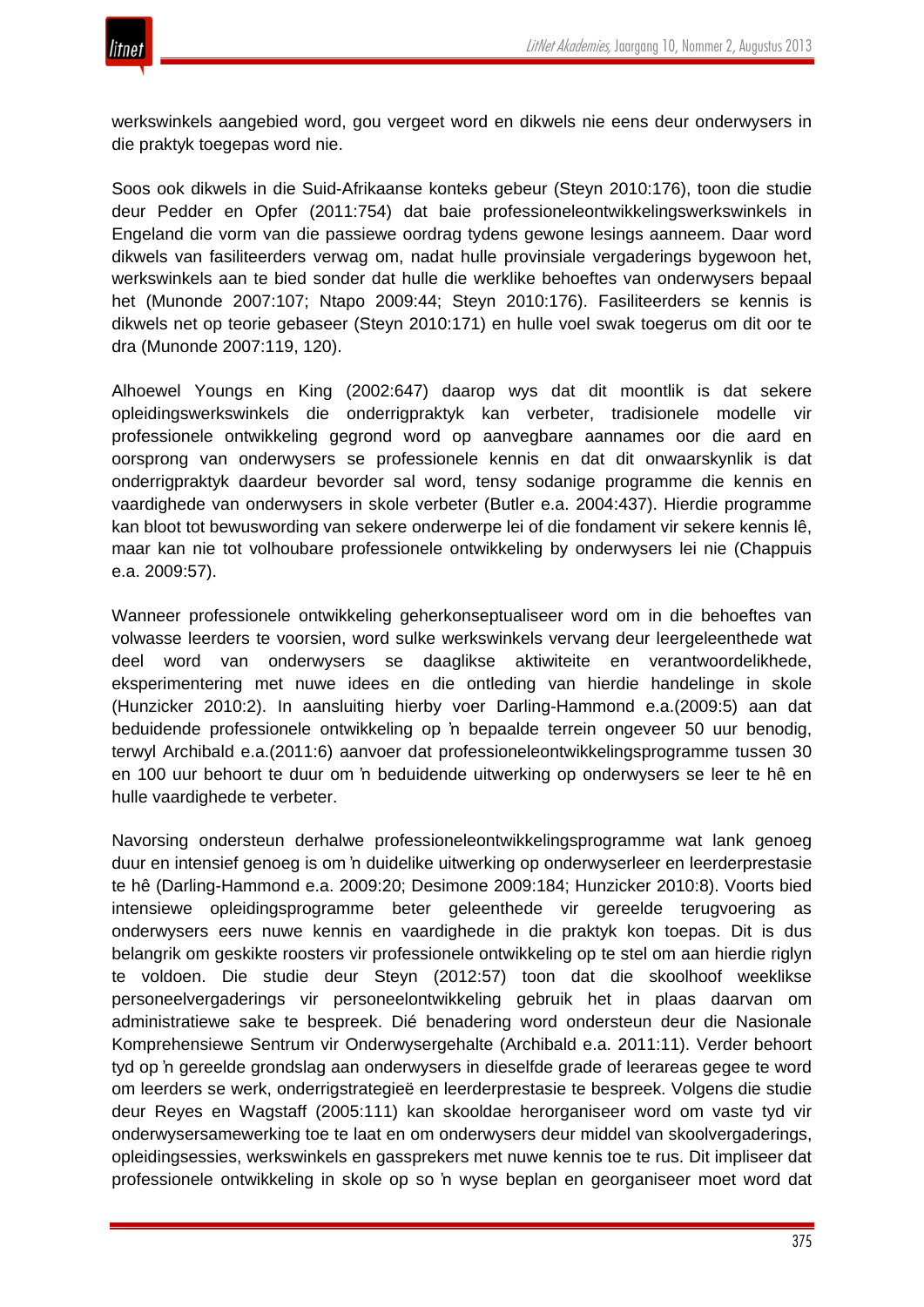

onderwysers gereeld betrokke is en leerders by hierdie benadering baat kan vind (Darling-Hammond e.a. 2009:3; Nehring en Fitzsimons 2011:524).

Die riglyn van deurlopende en intensiewe professionele ontwikkeling ondersteun die volwasseneleerteorie, waarvolgens volwassenes se leer bepaal word deur die waarde wat programme tot hulle praktyk toevoeg. Voorts moet professioneleontwikkelingsprogramme onderwysers se leerbehoeftes en sosiale konteks deeglik in ag neem alvorens dit doeltreffend tot hulle leer sal bydra. Een dag lange professioneleontwikkelingsprogram, al word dit deur Suid-Afrikaanse Raad vir Opvoerders ondersteun, sal waarskynlik nie doeltreffend wees sonder langdurige inskerping en ondersteuning nie. Hierdie inskerping en ondersteuning veronderstel ook 'n duidelike fokus op die klaskamerpraktyk van die onderwyser.

# *3.2 Voortgesette professionele ontwikkeling behoort te fokus op spesifieke kurrikuluminhoud en leerderprestasie*

Ontwikkelingsaktiwiteite wat gemik is op die verbetering van vakinhoude en vaardighede om die vak te onderrig, bevorder onderwyserkennis en -vaardighede (Darling-Hammond e.a. 2009:9; Desimone 2009:182). Voorts verkies onderwysers ook praktykverwante sake wat hulle onderrigkennis en -vaardighede sal verbeter (Darling-Hammond e.a. 2009:10; Malcolm, Hodkinson en Colley 2003:316. Dit is verder belangrik dat onderwysers die inhoud as waardevol beskou en die moontlikheid van integrering in die onderrigpraktyk duidelik insien (Hodkinson en Hodkinson 2005:122). Daarom beskou Hunzicker (2011:178) 'n vakinhoudfokus vir professioneleontwikkelingsaktiwiteite as doeltreffend omdat dit professionele ontwikkeling toepaslik en eg maak vir onderwysers se daaglikse klaskamerpraktyk. In aansluiting hierby erken die Departement van Basiese Onderwys (RSA 2011:83) die belangrikheid van geskikte inhoudgebaseerde professioneleontwikkelingsprogramme wat met die kurrikulum verband hou, ter wille van die bevordering van onderwysers se vakkennis.

Die praktyk toon egter dat professioneleontwikkelingsprogramme dikwels nie verband hou met onderwysers se klaskamerpraktyk nie en daar derhalwe nie voldoende in onderwysers se behoeftes voorsien word nie (Archibald e.a.2011:1). Steyn (2010:171) toon dat amptelike werkswinkels in Suid-Afrika swak is, min praktykwaarde het en nie aan onderwysers se behoeftes voldoen nie. Wanneer onderwysers betrokke is by die identifisering van hulle behoeftes, sal die leerervaring prakties en toepaslik vir hulle klaskamerpraktyk wees (Moswela 2006:629; Ntapo 2009:44). Derhalwe is konsultasie tussen onderwysers en diegene wat hulle wil bemagtig, baie belangrik (Moswela 2006:629). Voorts is dit belangrik om te besef dat wanneer onderwysers in hulle eie ontwikkeling bemagtig word, hulle 'n gevoel van eienaarskap ontwikkel wat die internalisering van hulle leer bevorder (King en Newman 2001:87).

'n Voorwaarde vir doeltreffende professionele ontwikkeling is onderwysers se bereidwilligheid, begeerte en toewyding om professioneel te leer en te ontwikkel en om die nuwe kennis en vaardighede in die praktyk toe te pas (Mestry e.a. 2009:488; Moloi e.a. 2002:93; Archibald e.a. 2011:5). Boonop is Ntapo (2009:43) van mening dat alle rolspelers hulle tot die professionele ontwikkeling van onderwysers moet verbind. In aansluiting hierby is Katz en Earl (2010:43) dit eens dat geen verandering in leerderprestasie sal plaasvind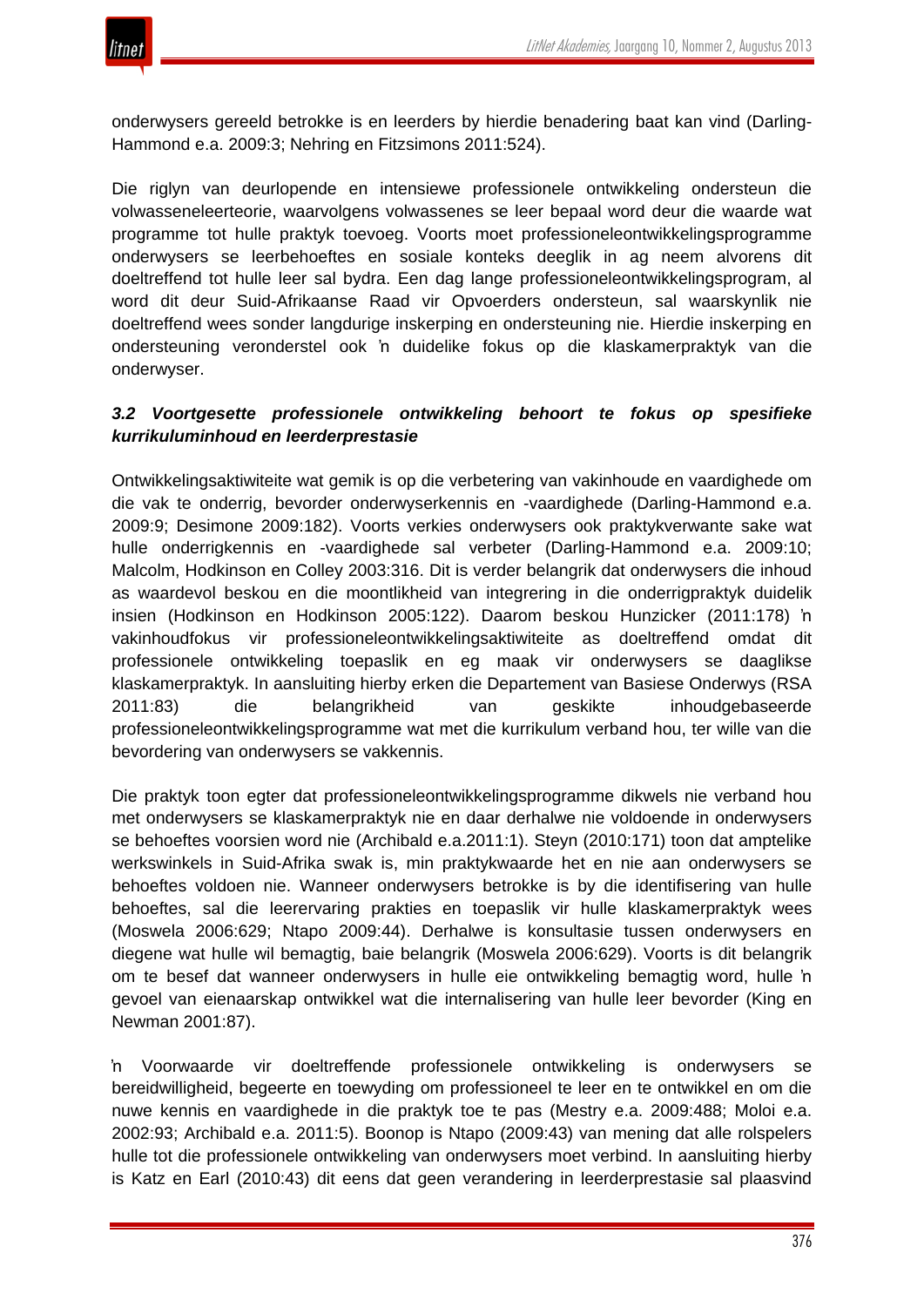indien daar nie merkbare verandering kom in die gees en denke van volwassenes in die skole wat met leerders werk nie.

Hierdie riglyn ondersteun volwasseneleer waarvolgens volwassenes individuele voorkeure, behoeftes en perspektiewe op hulle eie leer het. Individuele leer gee aanleiding tot bepaalde waardes en beskouinge van die klaskamerpraktyk, wat nie in isolasie bestudeer kan word nie. Individuele leeroriëntasies, wat een van die aspekte van organisasieleer is, kan gevolglik 'n invloed uitoefen op kollegas en op die ontwikkeling van die skool. Die doeltreffendheid word bevraagteken van professioneleontwikkelingsprogramme wat wel fokus op kurrikuluminhoude maar waarin daar nie voorsiening gemaak word vir 'n program wat lank genoeg duur, of vir die nodige terugvoering aan onderwysers nadat nuwe kennis en vaardighede in die praktyk geïmplementeer is nie. Die professioneleopleidingspunte van onderwysers wat slegs aan geakkrediteerde opleidingsprogramme deelneem, word ook in twyfel getrek. Dit beteken derhalwe dat die Suid-Afrikaanse Raad vir Opvoeders amptelike en ander professioneleopleidingsprogramme net met die grootste omsigtigheid sal moet akkrediteer.

Die Departement van Basiese Onderwys (RSA 2008:9) ondersteun die beskouing dat onderwysers, individueel en kollektief, verantwoordelik is vir professionele ontwikkeling. Doeltreffende professionele opleiding vir onderwysers is ondersteunend wanneer die professionele behoeftes en belangstellings van individuele onderwysers en dié van die skool in ag geneem word (Hunzicker 2011:177).

# *3.3 Personeelontwikkeling moet in ooreenstemming gebring word met skoolontwikkelingsprioriteite en -doelwitte*

Timperley (2008:19) huldig die mening dat professionele leer sterk gevorm word deur die konteks waarin die onderwyser werk. Dit beteken dat die professionele leer van onderwysers beter verstaan kan word wanneer die rol wat skole in onderwysers se leer speel, terdeë begryp word (Opfer e.a. 2011:196). Die studie van Pedder en Opfer (2011:746) toon dat veral skoolleiers skoolgebaseerde professioneleontwikkelingsaktiwiteite as meer doeltreffend en kostedoeltreffend beskou as ander soorte professionele ontwikkeling. Hierdie aktiwiteite het eksperimentering in die klaskamer, mentorskap, werkswinkels in skoolverband, samewerkende navorsing en deelname aan onderwysernetwerke ingesluit (Pedder en Opfer 2011:746). Dit is dus redelik om aan te neem dat onderwysers wat gereeld in die skool boodskappe ontvang oor wát hulle moet onderrig en hóé hulle moet onderrig, beter in staat is om hulle praktyk te verbeter (Archibald e.a. 2011:3). Hierdie aanname is onlangs in Engeland ondersteun toe die nuwe regering groter verantwoordelikheid vir professionele ontwikkeling aan skole gegee het in plaas daarvan om nasionale inisiatiewe te befonds (Armour en Makopoulou 2012:337). Die tendens is ook in ooreenstemming met ander internasionale tendense, wat suggereer dat gestandaardiseerde, gemagtigde bo-naonder professionele ontwikkeling vir opvoeders onvoldoende is (RSA 2011:100; Armour en Makopoulou 2012:337).

Navorsing toon dat onderwysers groter veranderinge in hulle klaskamerpraktyk aanbring wanneer hulle aktief deelneem aan professionele leeraktiwiteite in die skool (Archibald e.a. 2011:5). Daarom is Hunzicker (2011:178) oortuig daarvan dat professioneleontwikkelingsprogramme hoofsaaklik skoolgebaseerd behoort te wees en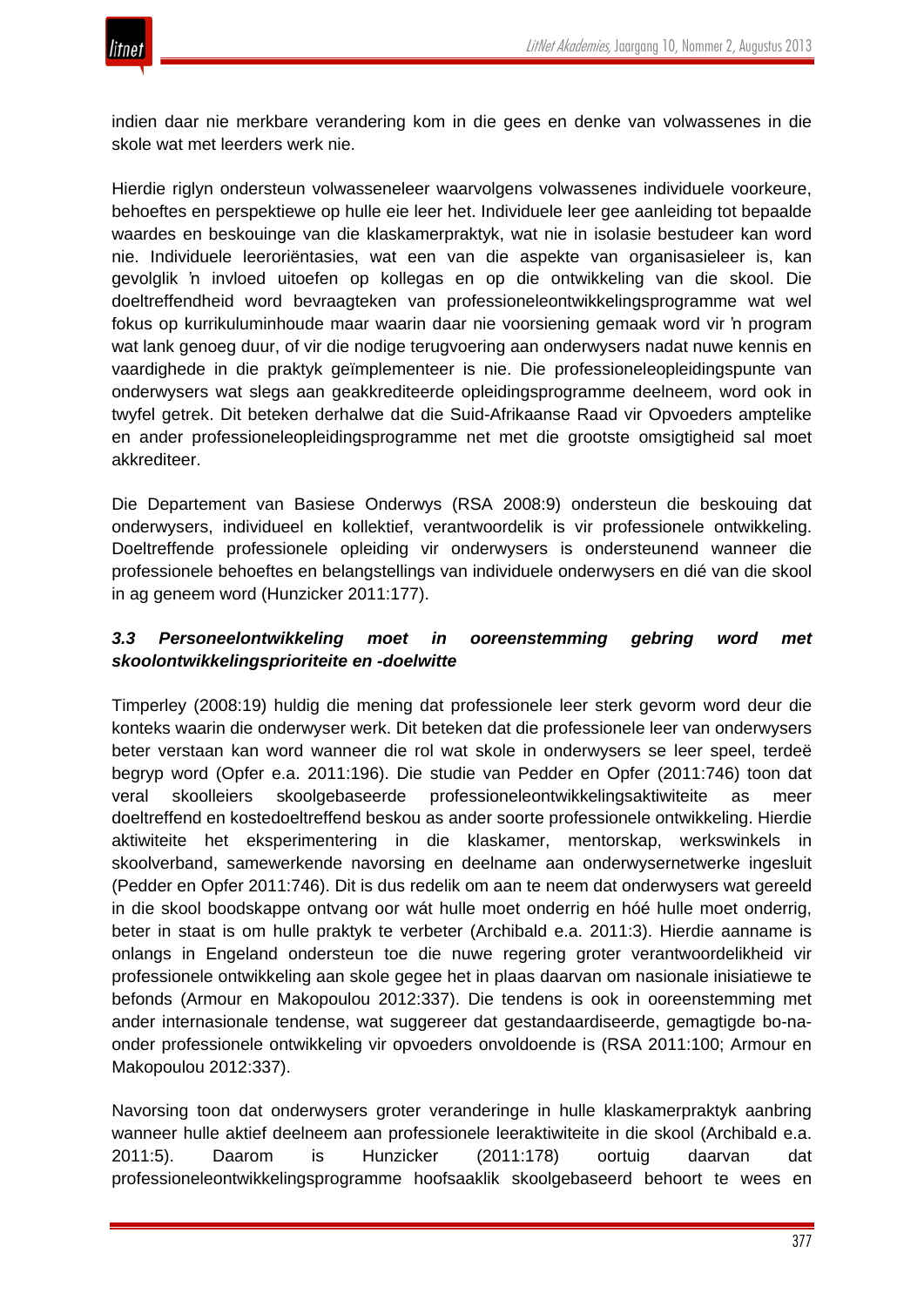

behoort te fokus op die leerprosesse van onderwysers en op wyses om hulle onderrigpraktyk te verbeter. Skoolvlakinvloede van professionele leer sluit in die skoolkonteks wat onderrig en leer ondersteun, die kollektiewe leeroriëntasies en -oortuigings en die kollektiewe kapasiteit om gedeelde leerdoelwitte te bereik (Pedder e.a. 2010:389). In dié verband voer Pedder en Opfer (2011:196) aan dat onderwyserleer primêr plaasvind as die uitkoms van onderwysers se interaksie ten opsigte van kollektiewe oortuigings en dat stelsels in skole dus 'n vername invloed op individuele leer uitoefen. Die studie van Opfer en Pedder (2011:22) toon egter dat slegs die bes-presterende skole daarin kon slaag om onderwysers se professionele leer te ondersteun en dat slegs enkele skole in Engeland daarin kon slaag om gunstige omgewings vir professionele leer te skep. Omdat baie skole nie die nodige kapasiteit het om onderrig en leer te ondersteun nie, het hulle hulp en leiding nodig, omdat hulle dit nie op hulle eie kan doen nie (Opfer en Pedder 2011:22).

Skoolontwikkelingspogings wat ook professionele ontwikkeling insluit, vereis die regte gesindheid van onderwysers teenoor hulle werk (Moswela 2006:626). Grayson, Ono, Ngoepe en Kita se studie in Kriek en Grayson (2009:197) toon dat onderwysers dikwels traag was om meer as die blote minimum tyd aan skoolverwante take te bestee. Die studie het getoon dat slegs 40% van onderwysers aangedui het dat hulle harder werk ná 'n bepaalde professioneleontwikkelingsprogram, wat bevestig dat dit moeilik is om gedrag deur middel van professionele ontwikkeling te verander. Die bevindinge word ondersteun deur Murtaza (2010:221), wat daarop wys dat alhoewel professioneleontwikkelingsgeleenthede vir onderwysers geskep word, dit nie noodwendig hulle gesindheid of hulle benadering tot hulle klaskamerpraktyk verander nie. 'n Belangrike uitdaging is dus om geskikte professioneleontwikkelingsprogramme vir skole te selekteer wat aansluit by die aannames en beskouinge van onderwysers (Hirsch 2005:39). Voorts moet die bepaalde skoolkonteks, die behoeftes van onderwysers en die leerderbevolking in ag geneem word (Archibald e.a. 2011:4; Bantwini 2009:179).

Hierdie riglyn word ondersteun deur die organisasieleer, wat skoolvlakoriëntasies en programme as 'n belangrike invloed op onderwysers se leer beskou. Die professionele leer van onderwysers is dinamies en kan verstaan word slegs wanneer onderwysers se professionele ontwikkeling geskied in samehang met die skoolomgewing waarin hulle werk. Voorts hang skoolontwikkeling af van onderwysers se professionele ontwikkeling. Die Suid-Afrikaanse Raad vir Opvoeders (SARO 2011:1) erken dat skoolprioriteitsaktiwiteite geleentheid bied vir onderwysers se professionele ontwikkeling. Die uitwerking van skoolverbeteringsaktiwiteite, veral die individuele evaluering daarvan ter wille van die akkumulering van punte vir onderwysers, word egter bevraagteken. Dit sal besonder moeilik wees om individuele onderwysers te bepunt vir die bydrae wat hulle gelewer het in skoolverbeteringsprojekte. Die blote deelname daaraan waarborg ook nie individuele of kollektiewe leer nie.

# *3.4 Professionele ontwikkeling veronderstel sterk, kollektiewe verhoudings onder onderwysers*

Kollektiewe deelname en samewerking onder onderwysers word beskou as 'n uiters belangrike aspek van die doeltreffende professionele leer van onderwysers (Desimone 2009:184; RSA 2011:75; Hunzicker 2011:178; Moloi e.a. 2002: 93; Ntapo 2009:28). Volgens Chappuis e.a. (2009:57) bevorder samewerkingstrukture 'n dieper, voortgesette vorm van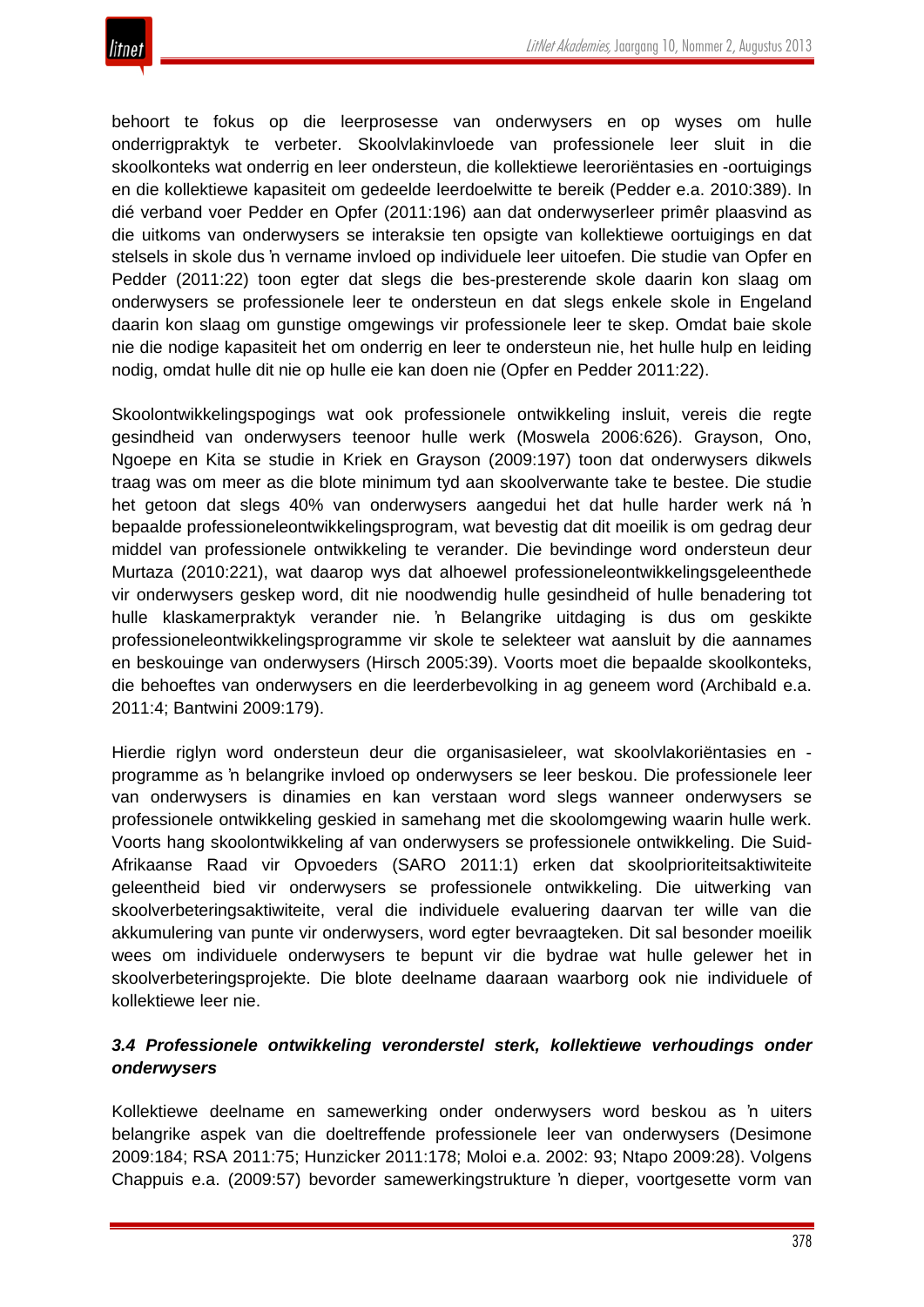

onderwysergerigte leer wat onderwyserisolasie as 'n hindernis in die weg van professionele ontwikkeling en gehalte onderrig uit die weg ruim (Darling-Hammond e.a. 2009:2; Sigurðardóttir 2010:406). Printy (2010:125) beskou onderwyserisolasie as 'n "gruwel" vir gehalteonderwys. Samewerking sluit egter meer in as kollegiale verhoudings (Katz en Earl 2010:30). Dit veronderstel intensiewe interaksie waarin onderwysers openlik deelneem en hulle oortuiginge en praktyke ondersoek en daaroor debatteer. Wanneer onderwysers deelneem aan 'n dinamiese proses van die interpretasie en evaluering van die klaskamerpraktyk, verbeter hulle nie slegs hulle eie praktyk nie, maar ook dié van die beroep. Skoolstelsels in die Verenigde State van Amerika toon derhalwe dat samewerkende leer beskou word as die hoofstrategie om professionele groei by onderwysers te verseker (Darling-Hammond e.a. 2009:4).

Katz en Earl (2010:43) het onweerlegbaar aangetoon dat skole die plek is waar nuwe kennis verkry word en konseptuele verandering van die wyse waarop skoolhoofde en onderwysers dink en optree, plaasvind. As spanne neem onderwysers die verantwoordelikheid om 'n siklus van voortgesette leerderverbetering te gebruik om leerders se leerbehoeftes te identifiseer, om die terreine te identifiseer waarop onderwysers aan leerderbehoeftes moet voldoen, om die nodige leerervarings te skep wat in hierdie behoeftes kan voorsien en wat hulle in staat stel om die nuwe vaardighede in die klaskamer toe te pas, en om dit dan te evalueer en die verbeteringsiklus met nuwe doelwitte te herhaal (Darling-Hammond e.a. 2009:3).

Samewerkingsmodelle vir professionele ontwikkeling toon hoe onderwysers ondersteun word in die herstrukturering van hulle professionele kennis ter wille van die praktykverbetering (Butler e.a. 2004:437; Desimone 2009:182). Alhoewel verskillende konsepte gebruik word om samewerkingsmodelle te beskou, soos praktyksgemeenskappe (*communities of practice*) (Desimone 2009), netwerk-leergemeenskappe (Katz en Earl 2010) en 'n leerspanmodel (Chappuis e.a. 2009:57), beskou almal gesamentlike leer as deurslaggewend en as 'n kragtige instrument vir professionele ontwikkeling. In hierdie strukture skep onderwysers 'n besef van gedeelde verantwoordelikheid, 'n gemeenskaplike begrip vir professionele ontwikkeling, en die nodige kanale vir kommunikasie wat op vertroue gebaseer is (Katz en Earl 2010:29, 30; Katz, Earl, Jaafar e.a. 2008:118; Supovitz, Sirinides en May 2010:35). Verhoudings wat vertroue, gedeelde begrip en kollektiewe verantwoordelikheid vergestalt, blyk belangriker dimensies van interaksie in onderwysernetwerke te wees as wanneer onderwysers bloot dinge saam doen (Katz en Earl 2010:44). Om doeltreffend te wees veronderstel dus 'n vlak van persoonlike vertroue wat onderwysers toelaat om gewillig, eerlik en deursigtig hulle eie praktyke en beskouings te evalueer en met kollegas te deel (Katz e.a. 2008:118).

Samewerkende leer is ingebed in onderwysers se daaglikse werk waar hulle nuwe kennis en vaardighede ontwikkel, dit toepas in hulle klaskamers en uit hulle ervaringe meer kennis verkry. In hierdie gemeenskappe het onderwysers ook die geleentheid om hulle onderwyservaringe en onderrigmateriaal te deel en om ook terugvoering oor hulle klaskamerpraktyk in 'n veilige, ondersteunende omgewing te ontvang (Sigurðardóttir 2010:397). Die praktyksgemeenskapraamwerk berus in die besonder op die veronderstelling dat individuele kenniskonstruksie nie in 'n vakuum plaasvind nie, maar dat die konstruering van kennis, vaardighede, gesindhede en oortuigings kultureel en sosiaal gesitueerd is (Butler e.a. 2004:438; Pedder, James en MacBeath 2005:215). Archibald e.a. (2011:7)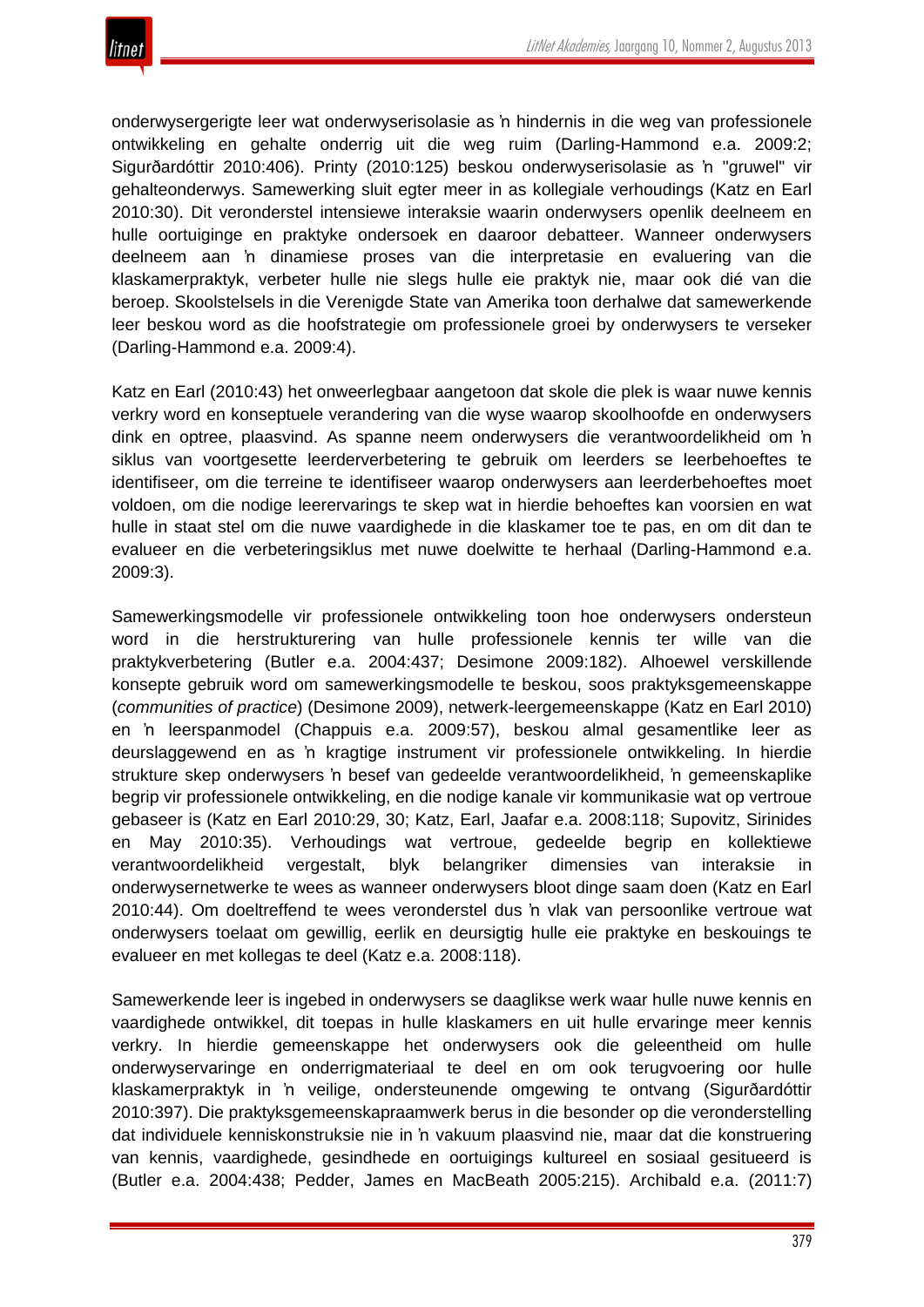

bevestig hierdie veronderstelling en beskou professionele ontwikkeling as ondoeltreffend wanneer onderwysers slegs betrokke is by individuele leerervarings wat van hulle kollegas geïsoleer is en wat sonder opvolg- en terugvoeringsgeleenthede is.

Die kollektiewe raamwerk dra by tot 'n beter begrip van professionele ontwikkeling, maar die toepassing daarvan hou bepaalde uitdagings in (Butler e.a. 2004:438). Omdat intensiewe betrokkenheid verlang word, is blote lidmaatskap van sodanige netwerkpraktyke nie genoegsaam om skool- of leerderprestasie te verbeter nie (Katz en Earl 2010:42). Die verbondenheid moet sterk en diepgaande wees. Die soort interaksie wat tot kennisskepping en konseptuele verandering lei, sluit dialoog tussen onderwysers in waartydens hulle openlik hulle verskillende menings, waardes en beskouinge oor leerders se leerdoelwitte, hulle onderrigpraktyke en leerderprestasie, gebaseer op gedeelde skooldoelwitte, met mekaar deel (Katz en Earl 2010:45; Nelson, Deuel, Slavit en Kennedy 2010:175). Volgens Sigurðardóttir (2010:407) is interafhanklikheid 'n vereiste vir onderwysers se samewerkende leer.

Om 'n effektiewe samewerkingsnetwerk onder personeel in die skool te vestig, moet die volgende in aanmerking geneem word:

- Skole wat daarna streef om die gehalte van hulle onderwysers te ontwikkel, behoort geskikte prosesse en praktyke te ontwikkel om onderwyserleer deur samewerkingsnetwerke te bevorder (Pedder 2006:175; Opfer e.a. 2011:195). Dit blyk egter vir sommige skole moeilik te wees om sodanige omstandighede te skep, en voorts erken nie alle skole die belangrikheid daarvan om geskikte leeromgewings te skep nie (Opfer e.a. 2011:195).
- Begrip vir die proses waarin spanne saamwerk om die onderrigpraktyk in die skool te verbeter, moet geskep word (Chappuis e.a. 2009:58). Dit impliseer dat individuele onderwysers sekere vaardighede moet ontwikkel, soos om bewys van hulle eie groei en ontwikkeling te versamel, voordat die voordele wat samewerking inhou, verwesenlik kan word (Chappuis e.a. 2009:58).
- Geskikte fasiliteerders moet geïdentifiseer word om spangesprekke te lei, onderwysers te help met die oordrag van kennis na die klaskamer, en geskikte leeraktiwiteite wat aan die spanne se leerbehoeftes voldoen, te identifiseer (Chappuis e.a. 2009:58).
- Die aktiewe ondersteuning van skoolhoofde wat die kollektiewe leerkultuur van die skool sal beïnvloed, moet verseker word (Chappuis e.a. 2009:59; Masitsa 2005:216). Hierdie riglyn word ondersteun deur die organisasieleer, wat die belangrike rol van kollektiewe leer in skole ondersteun. Dit veronderstel aktiewe, individuele professionele ontwikkeling, wat 'n onlosmaaklike deel van kollektiewe professionele ontwikkeling moet wees. Alhoewel die Suid-Afrikaanse Raad vir Opvoeders beide individuele leer en kollektiewe leer ondersteun, word die inhoude van die twee tipes leer, soos uiteengesit in die beleid, nie met mekaar in verband gebring nie. Onderwysers moet betrokke wees by individuele ontwikkelingsaktiwiteite, maar daar word nie daarvoor voorsiening gemaak dat hulle die inhoude met kollegas kan deel ten einde hulle eie en ander se praktyk te verbeter nie. Dit is daarom dat skoolaktiwiteite moontlik nie doelbewus in verband gebring word met die individuele ontwikkeling van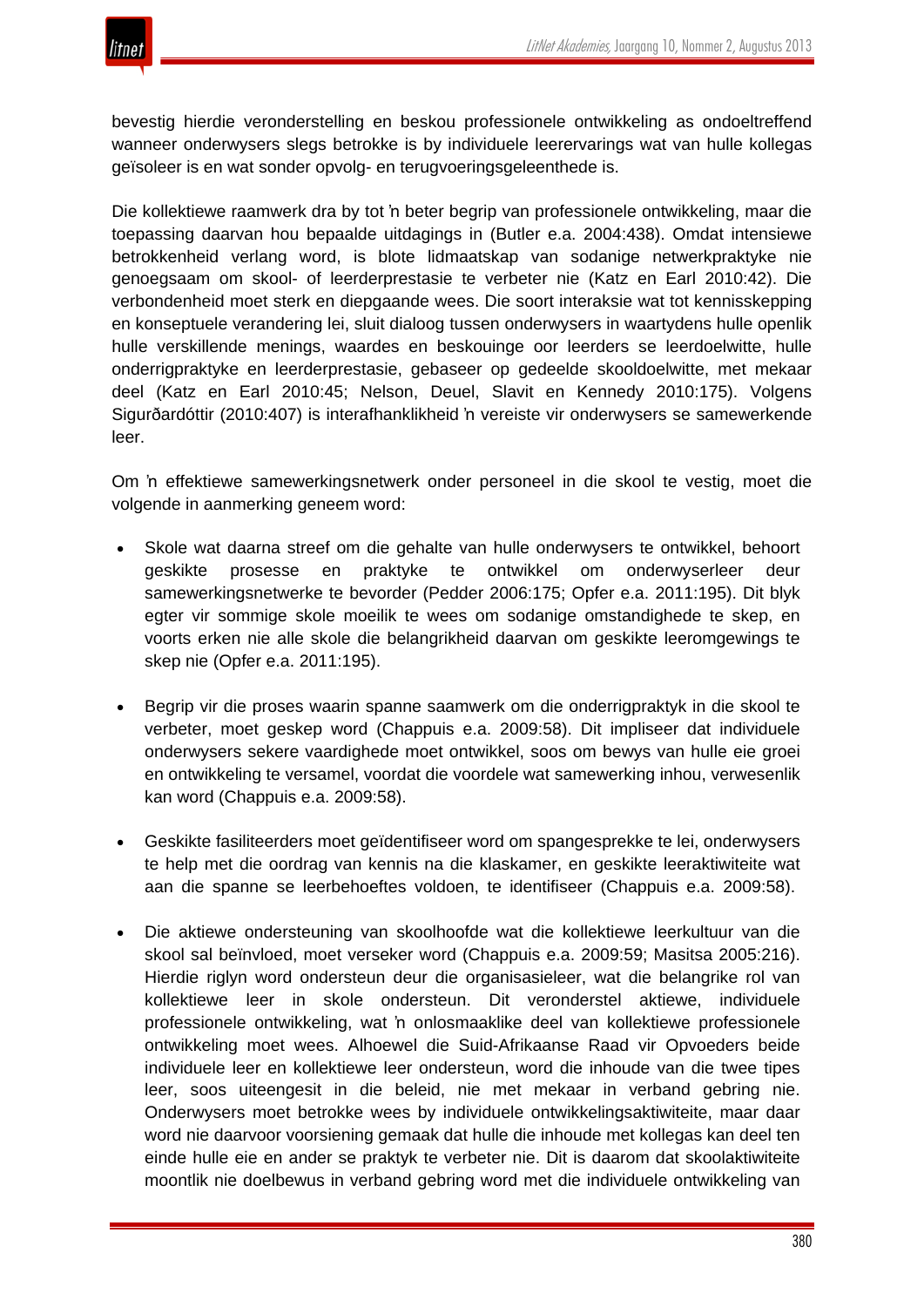

onderwysers nie en daardeur die effektiwiteit van die voorgestelde stelsel kan benadeel. Dit kan dus net skyn (tokenisme*)*wees om 'n samewerkingsnetwerk in skole te vestig.

Om die diepte van samewerkingsdialoog in professionele leergemeenskappe te verhoog en om die professionele leer van onderwysers te ondersteun, speel skoolleierskap 'n deurslaggewende rol (Nehring en Fitzsimons 2011:517; Nelson e.a. 2010:178; Pedder en Opfer 2011:743; Supovitz e.a. 2010:32). Dit beteken dat dit nie net onderwysers is wat moet saamwerk nie, maar dat skoolhoofde ook 'n belangrike rol in hierdie proses moet speel.

## *3.5 Die skoolleierskap speel 'n belangrike rol in professionele ontwikkeling*

Die skoolleierskap het 'n duidelike invloed op professionele verhoudings in skole, professionele ontwikkeling en skoolontwikkeling (Hallinger en Heck 2010:104; Kelly en Saunders 2010:134). Voorts is Timperley (2008:22) en Nehring en Fitzsimons (2011:518) van mening dat skoolhoofde die verantwoordelikheid vir die professionele leer en ontwikkeling van onderwysers dra. Supovitz e.a. (2010:47), Hallinger en Heck (2010:107) en Heck en Moriyama (2010:381) toon dat skoolhoofde nie 'n direkte invloed op leerderprestasie het nie, maar eerder 'n invloed uitoefen op die onderwysers wat daagliks met leerders werk. Alhoewel leierskap dus belangrik is, word dit eerder beskou as 'n bemiddelde konstruk tussen skole en onderrigpraktyke.

Die skoolkultuur wat skoolhoofde skep, dra by tot die wyse waarop personeel professioneel omgaan (Katz en Earl 2010:48), wat die samewerkingskultuur, kollegialiteit, ondersteuning en vertroue bevorder wat stewig begrond word in demokratiese oortuigings en waardes (Youngs en King 2002:648). Die volgende aangeleenthede kom hier na vore:

- *Die ontwikkeling van 'n visie van nuwe leermoontlikhede*. Dit veronderstel ook 'n kulturele skuif in skole waarin skoolleiers die belangrikheid van onderwysers as leerders beklemtoon (Chappuis e.a. 2009:57). Hierdie rol van skoolhoofde sluit die ontwikkeling in van 'n realistiese visie vir verskillende onderrigbenaderings, betekenisvolle leerinhoude en beter leerderprestasie (Timperley 2008:20). Die visie en doelwitte moet egter gereeld gekommunikeer word ter wille van doeltreffende professionele leergemeenskappe (Masitsa 2005:212; Nehring en Fitzsimons 2011:524).
- *Betrokkenheid by eie professionele ontwikkeling*. Skoolhoofde wat self by voortgesette professionele ontwikkeling betrokke is, stel 'n voorbeeld vir die personeel en demonstreer daardeur dat hulle waarde heg aan professionele ontwikkeling (Hodkinson en Hodkinson 2005:127; Murtaza 2010:221). Steyn (2010:25) het in haar studie getoon hoe die skoolhoof tot die "skrikwekkende" besef gekom het van sy "ongelooflike verantwoordelikheid" om self te groei en ontwikkel. Daarsonder sou hy meer as 1 000 kinders en 80 personeellede terughou, omdat mense sal doodgaan as daar nie groei plaasvind nie. Dié beskouing word deur Rodriguez-Campos en Rincones-Gomez Shen (2005:311) ondersteun, wat die mening toegedaan is dat skoolhoofde se voortgesette ontwikkeling bydra tot skoolsukses en 'n klimaat van vernuwing en verbetering in skole bevorder.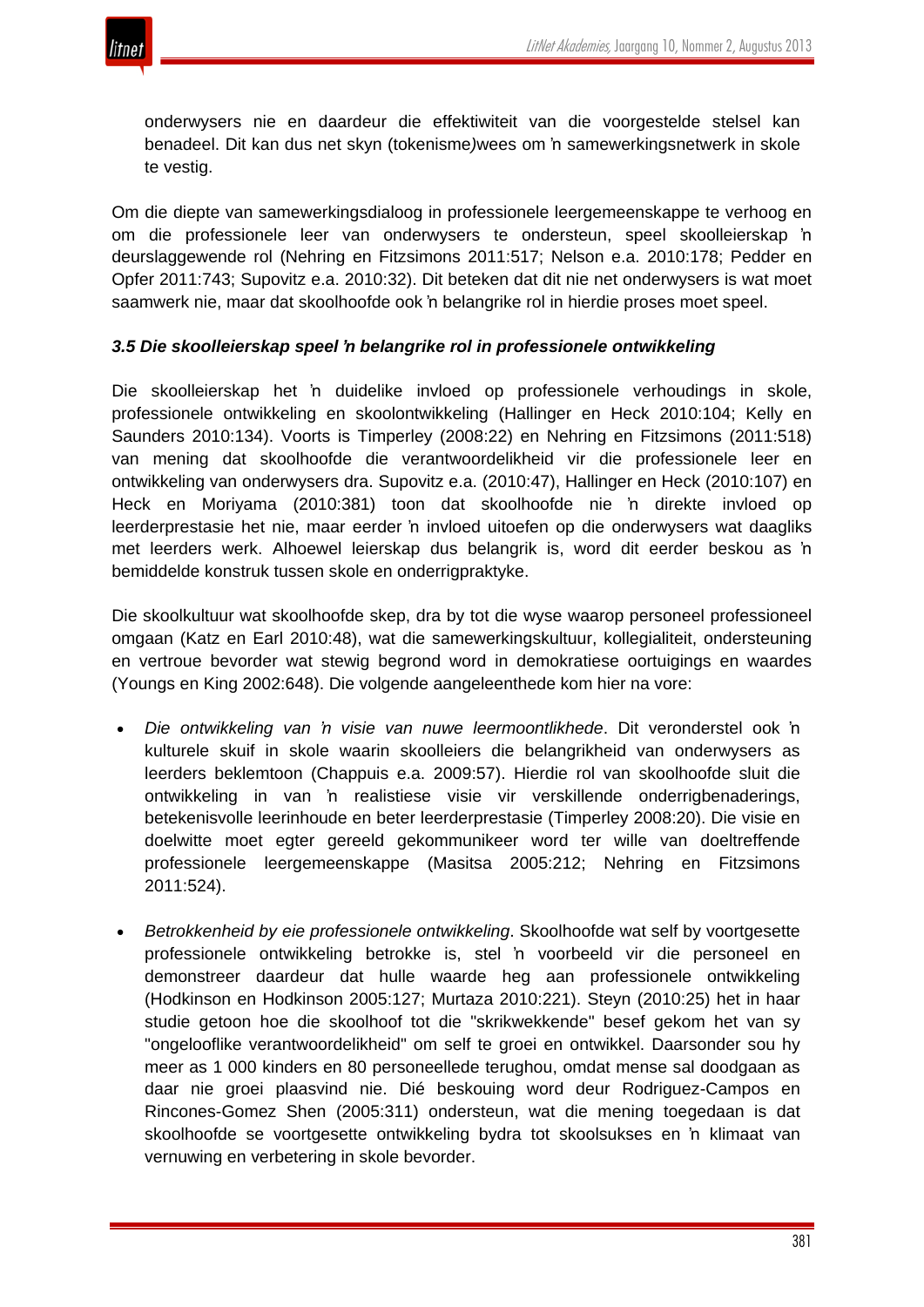

- *Leidinggewing vir leer*. Skoolhoofde moet terdeë bewus wees van die opleidingsbehoeftes van personeel en dienooreenkomstig stappe doen om daarin te voorsien (Moswela 2006:626). Aangesien skoolhoofde op die "skoolgrond" teenwoordig is, is hulle in 'n posisie om die professioneleontwikkelingsbehoeftes van onderwysers maklik en geredelik te bepaal (Moswela 2006:631). Volgens Timperley (2008:22) is skoolhoofde voorts verantwoordelik daarvoor om verskeie wyses van onderwyserbetrokkenheid by die leerproses te verseker. Dit sluit die volgende in: om te verseker dat onderwysers nuwe inligting verstaan; om dissonansie konstruktief te hanteer wanneer sekere aannames betwis word; om te verseker dat produktiewe leergeleenthede vir onderwysers geskep word; en om aan onderwysers aansporings te gee om voort te gaan om hulle leer in die praktyk toe te pas.
- *Die organisering van leergeleenthede*. Skoolhoofde speel 'n fasiliterende rol in die skep van leergeleenthede, en hulle moet verseker dat alle professionele leergeleenthede goed bestuur en georganiseer word en dat daar geskikte omstandighede en bronne is vir die uitgebreide betrokkenheid wat van onderwysers se diepgaande professionele leer verlang word (Moswela 2006:628; Timperley 2008:22).
- *Die monitering van en terugvoering oor professionele ontwikkeling*. Dit veronderstel dat skoolhoofde nuwe kennis en vaardighede deur middel van opleiding moet ontwikkel om onderwyserontwikkeling te lei en te monitor (Moswela 2006:631; Timperley 2008:22). Monitering en terugvoering is belangrik na afloop van die professionele ontwikkeling ten einde 'n deeglike begrip te kry van wat bereik is (Munonde 2007:66).
- Dit gee ook insigte in die sterkpunte en swakpunte van professioneleontwikkelingsaktiwiteite, sodat die nodige aanpassings gemaak kan word. Die studie deur Bantwini (2009:175) in Suid-Afrika toon dat daar geen opvolgklasbesoeke plaasvind om onderwysers te ondersteun of te bepaal of onderwysers werklik nuwe kennis opgedoen het en dit in die klas aangewend het nie. Onderwysers in die betrokke studie was derhalwe oortuig dat die distrik nie besorg was oor die toepassing van wat hulle by die werkswinkel geleer het nie (Bantwini 2009:175). Gevolglik het min onderwysers hulle klaskamerpraktyke verander, omdat niemand dit opgevolg het nie (Bantwini 2009:77). Die Departement van Onderwys (RSA 2011:82) beveel aan dat skoolhoofde onderwysers se ontwikkeling verifieer, en dat onderwysers die verantwoordelikheid kry om op individuele en kollektiewe strategieë te fokus om aan hulle professioneleontwikkelingsbehoeftes te voldoen.

Soos aangedui in die konseptuele raamwerk is die konteks waarin onderwysers werk, deurslaggewend vir hulle individuele en kollektiewe groei. In die skep van so 'n omgewing speel skoolhoofde 'n deurslaggewende rol. Skoolhoofde wat geskikte professioneleontwikkelingsgeleenthede skep wat onderwysers se passie vir leer en ontwikkeling aanwakker, ondersteun daardeur volwassenegroei en bevorder daardeur onderwyspraktyke (Drago-Severson 2007:118). Indien skoolhoofde se rol in die huidige onderpresterende Suid-Afrikaanse skoolstelsel in oënskou geneem word, word die doeltreffendheid waarmee hulle onderwysers se Tipe 1- en Tipe 2 personeelontwikkelingsaktiwiteite evalueer, bevraagteken. Intensiewe en geskikte opleiding behoort 'n vereiste te wees ten einde skoolhoofde genoegsaam toe te rus vir die taak. Die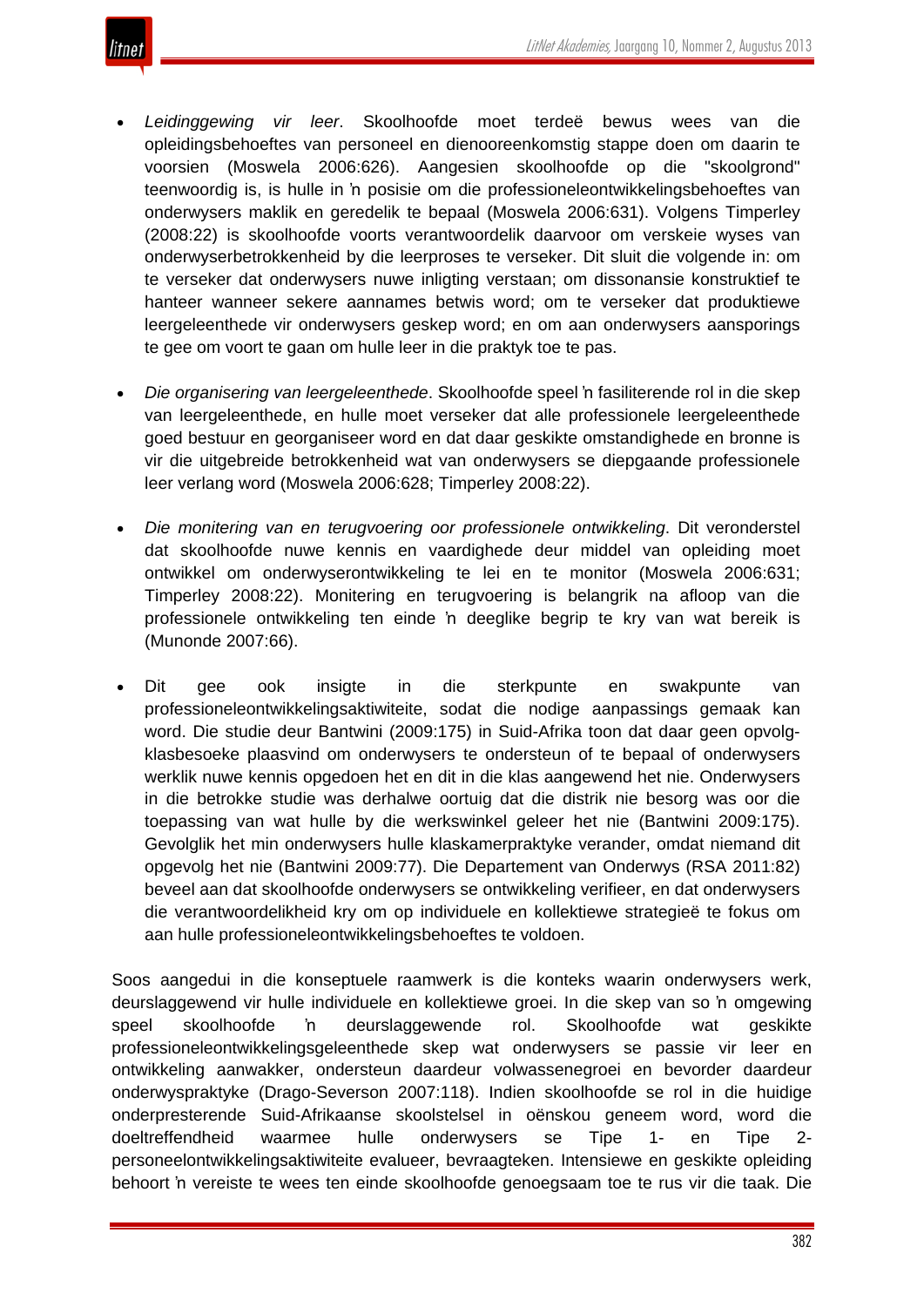

gebruik van "eenvoudige" vorms wat skoolhoofde moet invul, bevestig dat die kompleksiteit van die uitwerking van die professionele ontwikkeling van onderwysers op hulle klaskamerpraktyk nie in ag geneem word nie (SARO 2010:15). Die doeltreffendheid van professionele ontwikkeling word eers bepaal wanneer dit positiewe veranderinge in die klaskamerpraktyk en skool meegebring het.

#### *3.6 Die invloed van professionele ontwikkeling op die praktyk moet geëvalueer word*

Dit is uiters belangrik om die uitwerking wat professionele ontwikkeling op onderwysers se praktyk het, te evalueer. Daarsonder word die doeltreffendheid van professionele ontwikkeling bevraagteken. Archibald e.a. *(*2011:14) toon egter aan dat die gehalte van die evaluering van professioneleontwikkelingsprogramme en -stelsels nie na wense is nie. Tog is die evaluering van professionele ontwikkeling belangrik, omdat dit vir besluitnemers en befondsers bewyse gee van die doeltreffendheid van programme; dit kan lei tot die verbetering van professioneleontwikkelingsprogramme en dit verseker onderwysers dat hulle tyd en belegging in professionele ontwikkeling nie tevergeefs was nie (Archibald e.a. 2011:14). 'n Logiese model vir die meet van professioneleontwikkelingsuitkomste sluit die volgende in (Archibald e.a. 2011:15; Kellogg W.K. Foundation 2004:1):

- *Prosesevaluering*. Hier word die program en benadering van die professioneleontwikkelingsaktiwiteite gemeet. Dit meet ook of geskikte bronne gebruik is, die doeltreffendheid van fasiliteerders, die bronne wat gebruik is vir die program, die aard en omvang van onderwyserdeelname, en die vlakke van administratiewe ondersteuning.
- *Uitwerkingsevaluering*. Hierdie vorm van evaluering bepaal in watter mate die instrumente, benadering of program tot die verlangde kort- en langtermynuitkomste gelei het. Omdat werklike leer en onderrigveranderinge eers na verloop van tyd geskied, behoort uitwerkingstudies voldoende tyd toe te laat om sodanige programme te evalueer. Volgens Desimone (2009:19) kan die evaluering van professionele ontwikkeling geskied onder meer deur onderwysers in hulle klaskamers waar te neem en onderhoude met hulle te voer.
- *Kostedoeltreffendheidsontleding*. Al is dit moeilik om sulke berekeninge te maak, behoort die koste van die professioneleontwikkelingsaktiwiteit bereken te word sodat die kostedoeltreffendste aktiwiteite wat tot professionele ontwikkeling van gehalte lei, uitgesonder kan word.

Die Suid-Afrikaanse Raad vir Opvoeders gee blyke dat die professionele ontwikkeling van onderwysers geëvalueer sal word om die punte wat onderwysers verdien het, aan te dui (SARO 2010:15). Hiervolgens blyk dit dat die puntetoekenning van groter belang geag word as die werklike uitwerking op die praktyk. Boonop vereis die voortgesette beleid vir professionele ontwikkeling dat al drie tipes professionele ontwikkeling jaarliks onderneem word. Omdat verskeie faktore, soos onderwyservaring, posvlakke en die bepaalde skoolomgewing, 'n rol kan speel in die professionele behoeftes van onderwysers, word die verpligting om al drie tipes professioneleontwikkelingsaktiwiteite jaarliks te onderneem, bevraagteken. Die teorie oor volwasseneleer ondersteun dié beskouing, omdat volwassenes verskeie leef- en werkservaringe, behoeftes, leerstyle en persoonlikhede het wat hulle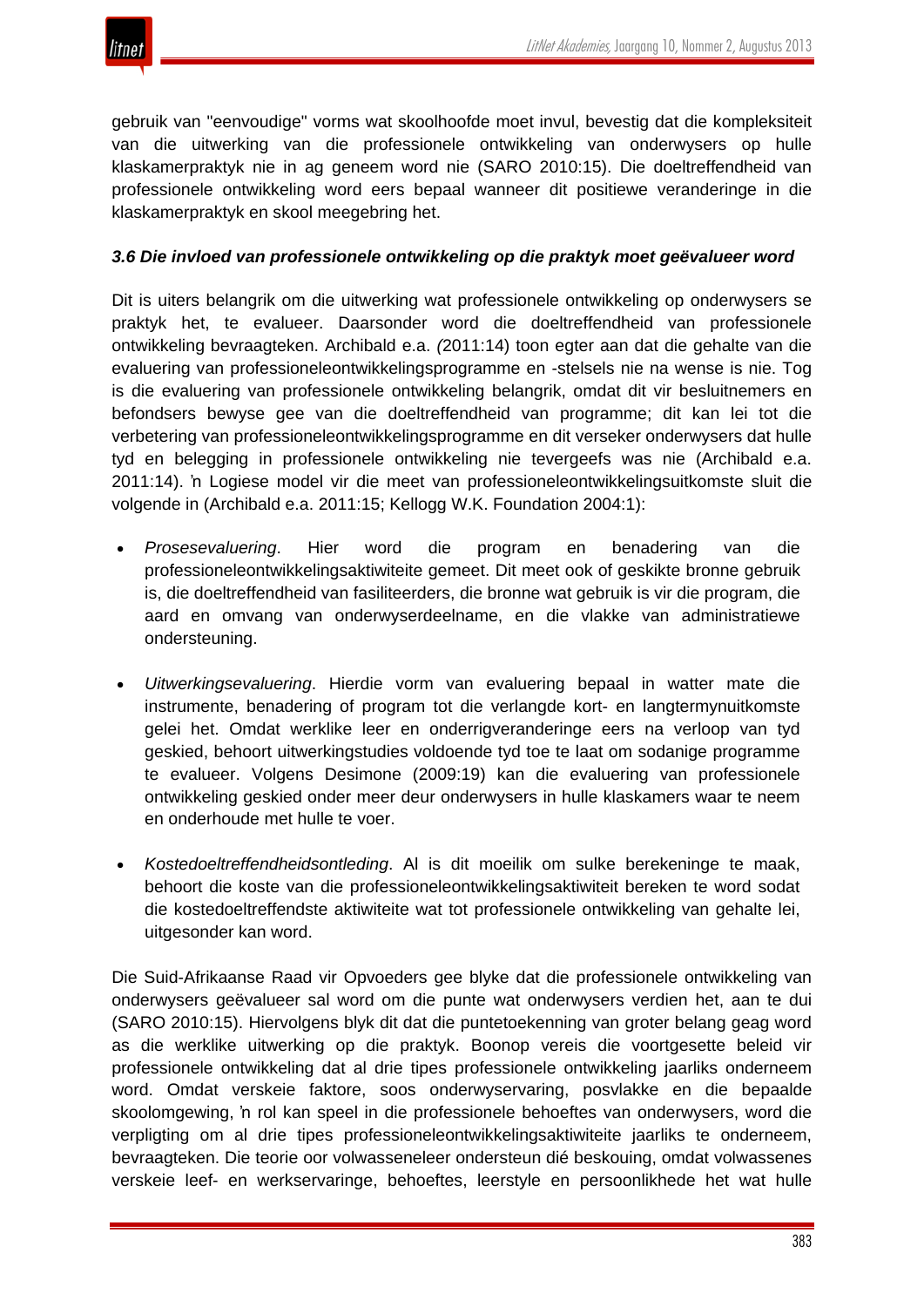

perspektiewe op leer beïnvloed. Voorts wil onderwysers professioneleontwikkelingsaktiwiteite kies wat vir hulle betekenisvol en van waarde is. Daar moet ook in ag geneem word dat veranderinge oor 'n tydperk sal plaasvind en nie noodwendig in dieselfde jaar as waarin die professioneleontwikkelingsaktiwiteite onderneem is nie. Dit is daarom belangrik dat verdere navorsing gedoen word om geskikte instrumente te ontwikkel waarvolgens professionele ontwikkeling in die Suid-Afrikaanse konteks gemeet kan word.

## **4. Gevolgtrekking**

Alhoewel daar volgens die literatuur voortdurend pogings is om sleutelaspekte van professionele ontwikkeling te verfyn en daar al baie vordering daarmee gemaak is, is die professionele ontwikkeling van onderwysers 'n komplekse saak.

Dit blyk duidelik dat die blote opstel van onderwysbeleid ten opsigte van professionele ontwikkeling nie noodwendig probleme rakende die leer en ontwikkeling van onderwysers en leerders doeltreffend die hoof bied nie. Die risiko bestaan dat sekere aspekte van professionele ontwikkeling beklemtoon word, soos die akkumulering van punte, en ook dat aangeneem word dat professionele ontwikkeling, soos Tipe 3-programme, vir alle onderwysers doeltreffend sal wees. Daarom hou die doeltreffende toepassing van professioneleontwikkelingsbeleid bepaalde uitdagings in.

Die sleutelvraag wat ontstaan, is of toepassing van die voorgestelde beleid vir voortgesette professionele ontwikkeling werklik tot verbeterde klaskamer- en onderwyspraktyk kan bydra. Die toepassing van hierdie beleid en die vrae oor die doeltreffendheid kan diagrammaties soos volg voorgestel word (Figuur 2):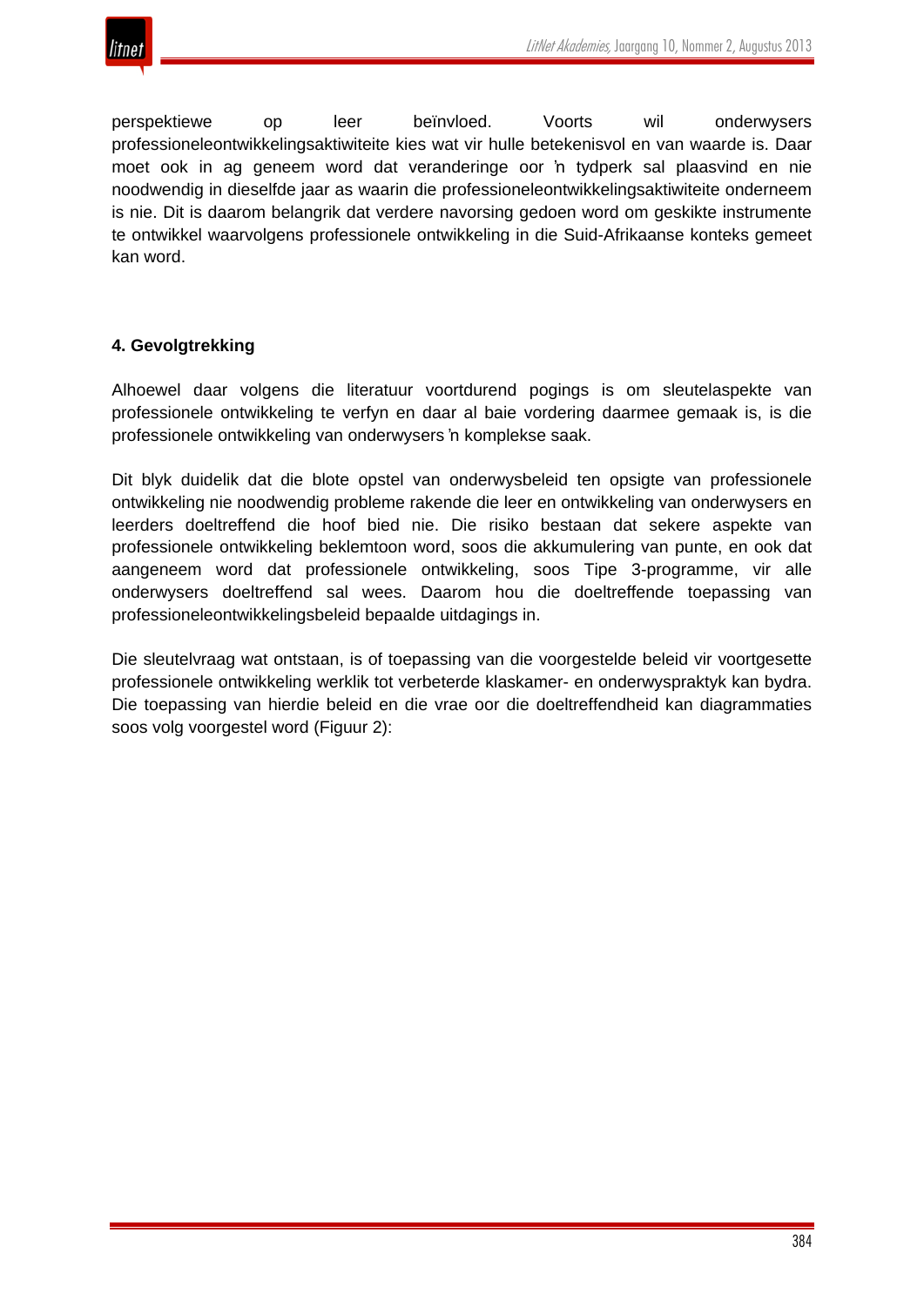



# **Figuur 2. Knelpunte oor die voorgestelde onderwysbeleid vir die professionele ontwikkeling van onderwysers in Suid-Afrika**

Die volgende kernvrae ontstaan ten opsigte van die toepassing van doeltreffende professionele ontwikkeling van onderwysers:

- In watter mate word voorsiening gemaak daarvoor om die kennis en vaardighede wat deur individuele onderwysers deur middel van onderwyserprioriteitsaktiwiteit van Tipe 1 verwerf is, aan te wend sodat die skool en kollegas baat kan vind daarby?
- Dieselfde vraag as die een hier bo kan ook ten opsigte van professioneleprioriteitsaktiwiteite van Tipe 3 gevra word. Hoe word voorsiening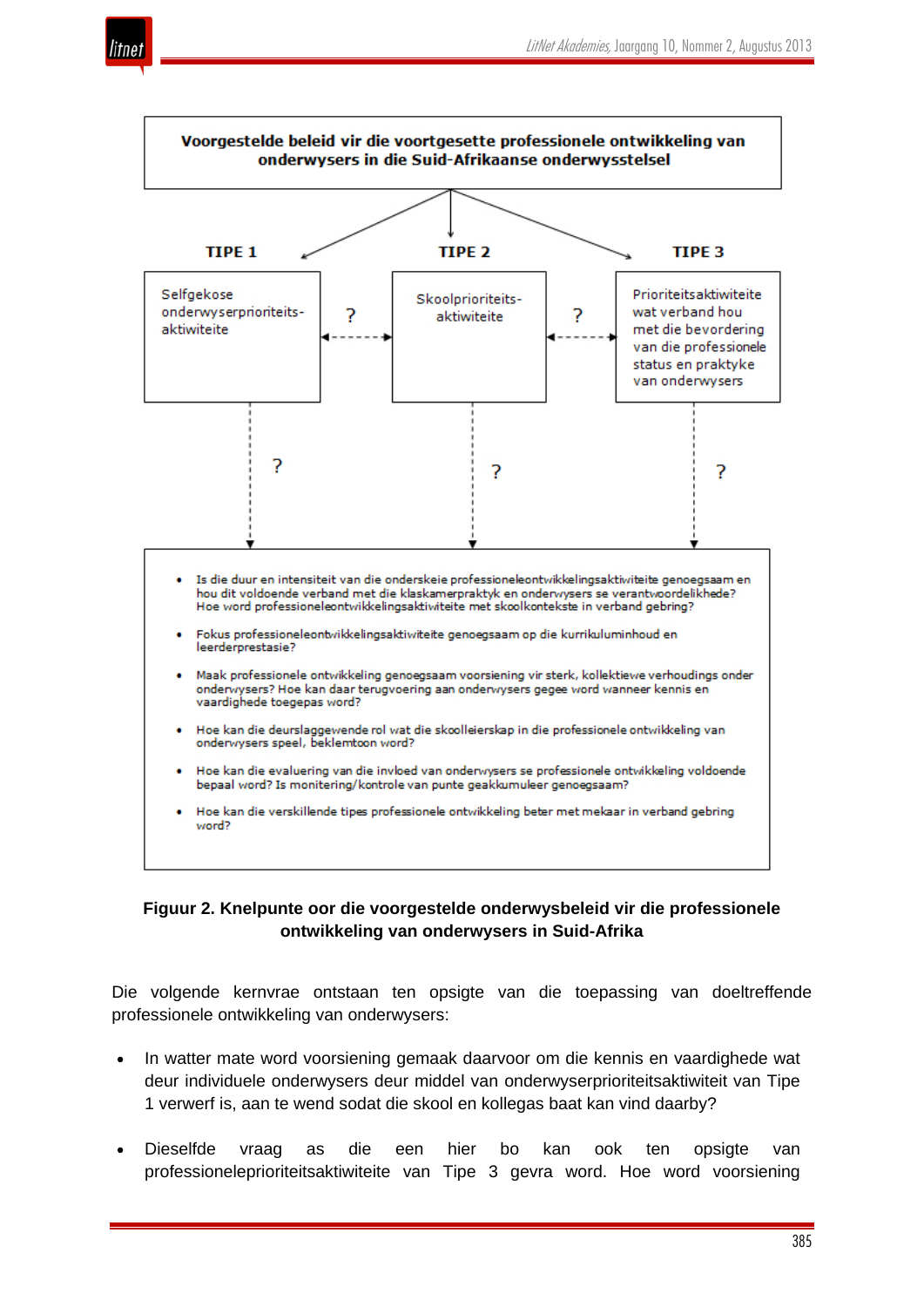

gemaak daarvoor om die kennis en vaardighede wat onderwysers in Tipe 3-aktiwiteite verwerf het, toe te pas in hulle praktyk en te deel met kollegas in die skool ter wille van skoolpraktykverbetering? Die werklike professionele ontwikkeling van onderwysers word bevraagteken wanneer onderwysers punte verdien deur slegs sekere werkswinkels by te woon.

- Hoe word professioneleontwikkelingsaktiwiteite van al drie tipes in verband gebring met skoolkontekste en hoe kan daar by die toepassing van die voorgestelde beleidsdokumente meer klem op kollektiewe verhoudings met kollegas in skole geplaas word? Die soort aktiwiteite wat in skoolprioriteitsaktiwiteite (Tipe 2) geïdentifiseer word, beklemtoon nie die uiters belangrike rol van sodanige verhoudings genoegsaam nie. Voorts verseker die blote bywoning van, en deelname aan, skoolaktiwiteite nie individuele onderwysers se doeltreffende professionele ontwikkeling nie. Nog minder word genoegsame erkenning gegee aan die rol van dialoog, diskoers en nadenke in kollegiale verhoudinge ter wille van die verbetering van klaskamer- en skoolpraktyke.
- Maak die beleidsdokumente genoegsaam voorsiening vir die professionele ontwikkeling in verskillende skoolkontekste? Die professioneleontwikkelingsbehoeftes van disfunksionele skole in voorheen benadeelde gemeenskappe met min beskikbare bronne sal aansienlik verskil van dié van goed-presterende, funksionele skole. Verder is dit onwaarskynlik dat druk op skole om professionele ontwikkeling toe te pas sonder die nodige ondersteuning aan die skole en skoolhoofde, die gewenste veranderinge in die skoolomgewings sal meebring.
- Word die deurslaggewende rol wat skoolhoofde in die professionele ontwikkeling van onderwysers speel, genoegsaam in beleidsdokumente beklemtoon? Dit is bekend dat baie skoolhoofde nie voldoende toegerus is om die uitdagings in hulle komplekse leeromgewings die hoof te bied nie. Hulle rol in die verbetering van klaskamer- en skoolpraktyke deur die blote monitering en kontrolering van Tipe 1- en Tipe 2 aktiwiteite in onderwysers se portefeuljes word bevraagteken. Die vraag wat ontstaan, is of skoolhoofde voldoende toegerus word om hulle ook vir hierdie rol en taak in professionele ontwikkeling voor te berei.
- Sluit professionele ontwikkeling opvolging en gereelde terugvoering aan onderwysers in? Dit is belangrik dat onderwysers weet of hulle vordering gemaak het nadat hulle die nuwe kennis en vaardighede in die praktyk toegepas het. Voorts kan onderwysers uitdagings in hulle bepaalde praktyk hê wat deur middel van opvolging en terugvoering die hoof gebied kan word.
- Hoe word voorsiening gemaak daarvoor om die uitwerking van die professionele ontwikkeling van onderwysers te bepaal? Streng of nougesette evaluering van professioneleontwikkelingsprogramme om die uitwerking daarvan te bepaal (dit is prosesevaluering, uitwerkingsevaluering en 'n kostedoeltreffendheidsontleding) is 'n uiters belangrike aangeleentheid, omdat dit as riglyn moet dien vir die ontwikkeling en uitvoering van toekomstige ontwikkelingsprogramme. Portefeuljes kan wel bevestig dat onderwysers aan programme deelgeneem het, maar die uitwerking van die programme in hulle praktyk word nie noodwendig daarmee bepaal nie. Daarom word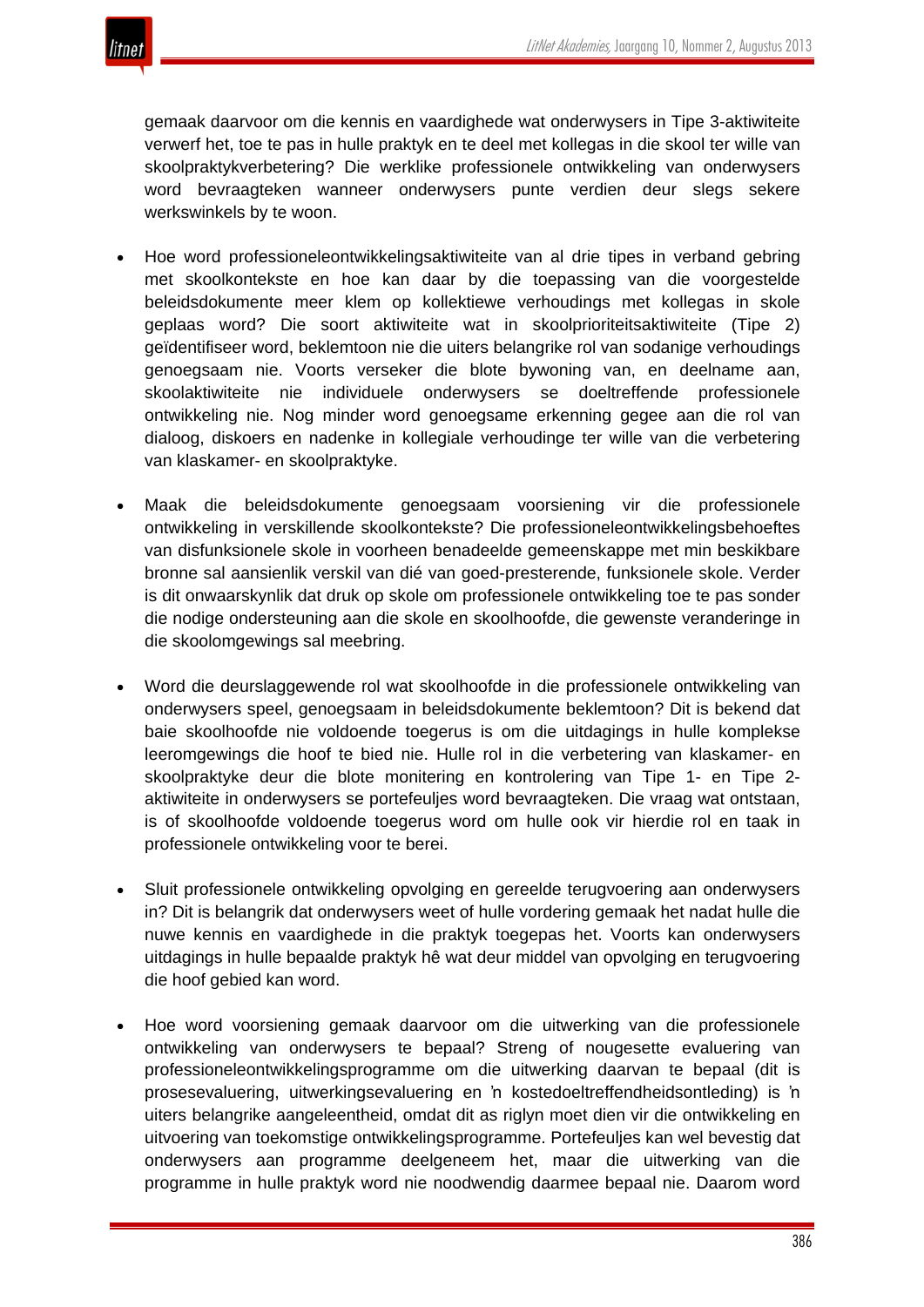

die blote monitering/kontrolering van ontwikkelingsprogramme in portefeuljes bevraagteken. Die skoolhoofde en bestuurspanne wat aan die einde van die jaar die portefeuljes van onderwysers se betrokkenheid by Tipe 1- en Tipe 2-programme gebruik om die akkumulering van professionele punte te bepaal, kan derhalwe nie die gewenste resultate lewer nie.

• Word die kontinuïteit van bepaalde professioneleontwikkelingsaktiwiteite genoegsaam beklemtoon? In die konseptualisering van professionele ontwikkeling om in volwasse leerders se behoeftes te voorsien, verskuif enkelstaande opleidingsprogramme na volhoubare, deurlopende onderwyserleer wat deel van onderwysers se daaglikse roetine moet word. Daarom is leeraktiwiteite wat deel van 'n samehangende, volhoubare ontwikkelingsprogram uitmaak, doeltreffender. Alhoewel onderwysers vir sekere aktiwiteite in professioneleprioriteitsaktiwiteite van Tipe 3 meer punte verdien, word die belangrikheid van die volhoubaarheid van bepaalde professioneleontwikkelingsprogramme nie uitdruklik in die Suid-Afrikaanse professioneleontwikkelingsdokumente uitgelig nie. Enkel- en dikwels alleenstaande programme verdien punte, wat dus bevraagteken word.

Alvorens daar nie 'n deeglike begrip is van hoe individuele onderwysers en skole op mekaar inwerk nie, sal dit moeilik bly om aan te dui op watter wyse die professionele ontwikkeling van onderwysers meer doeltreffend gemaak kan word (Pedder en Opfer 2011:210). Tog kan die bevindinge van hierdie studie beleidmakers in staat stel om die professionele ontwikkeling van onderwysers verder te konseptualiseer deur professioneleontwikkelingsgeleenthede van langer duur te skep, skole te ondersteun om meer samewerkende leeromgewings te skep, en geleenthede vir terugvoering aan onderwysers ná die instelling van programme en geskikte evaluering te ontwikkel ten einde die uitwerking van professionele ontwikkeling te bepaal.

#### **Bibliografie**

Archibald, S., J.G. Coggshall, A. Croft en L. Goe. 2011. High-quality professional development for all teachers: effectively allocating resources. National comprehensive centre for teacher quality.

http://www.tqsource.org/publications/HighQualityProfessionalDevelopment.pdf (15 Februarie 2012 geraadpleeg).

Armour, K.M. en K. Makopoulou. 2012. Great expectations: Teacher learning in a national professional development programme. *Teaching and Teacher Education*, 28:336–46.

Bantwini, B.D. 2009. District professional development models as a way to introduce primary school teachers to natural science curriculum reforms in one district in South Africa. *Journal of Education for Teaching*, 35(2):169–82.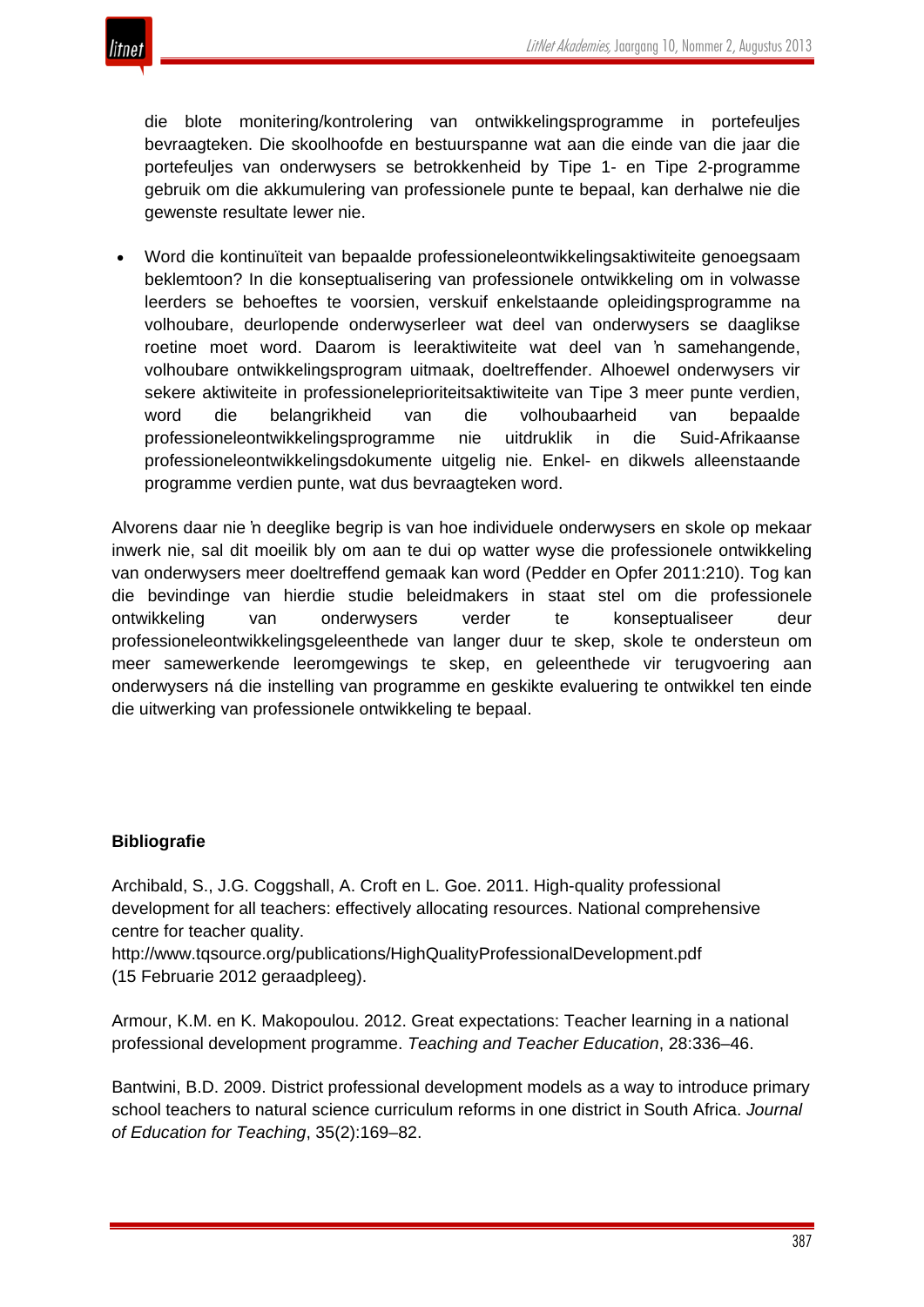

Borko, H. 2004. Professional development and teacher learning: mapping the terrain. *Educational Researcher,* 33(8):3–15.

Burns, R. 1995. *The adult learner at work*. Sydney: Business and Professional Publishing.

Butler, D.L., H.J.N. Lauscher, S. Jarvis-Selinger en B. Beckingham. 2004. Collaboration and self-regulation in teachers' professional development. *Teaching and Teacher Education,* 20(5):435–55.

Chalmers, L. en P. Keown. 2006. Communities of practice and professional development. *International Journal of Lifelong Learning*, 25(2):139–56.

Chappuis, S., J. Chappuis en R. Stiggins. 2009. Supporting teacher learning teams. *Educational Leadership*, 66(5):56–60.

Darling-Hammond, L., R.C. Wei, A. Andree, N. Richardson en S. Orphanos. 2009. Professional learning in the learning profession: a status report on teacher development in the United States and abroad. Dallas, TX: National Staff Development Council. http://www.srnleads.org/resources/publications/pdf/nsdc\_profdev\_short\_report.pdf (13 Februarie 2012 geraadpleeg).

Desimone, L.M. 2009. Improving impact studies of teachers' professional development: toward better conceptualizations and measures. *Educational Researcher,* 38(3):181–99.

Dickinson, D. (red.). 1991. Creating the future: perspectives on educational change. New Horizons for Learning. http://education.jhu.edu/PD/newhorizons/future/creating\_the\_future (10 Maart 2009 geraadpleeg).

Drago-Severson, E. 2007. Helping teachers learn: principals as professional development leaders. *Teachers College Record*, 109(1):70–125.

Firestone, W.A. en C. Riehl (reds.). 2005. *A new agenda for research in educational leadership*. New York, NY: Teachers College Press.

Fratt, L. 2007. Professional development for the new century. *District Administrator*, 43:57–60.

Hallinger, P. en R.H. Heck. 2010. Collaborative leadership and school improvement: understanding the impact on school capacity and student learning. *School Leadership and Management*, 30(2):95–110.

Hargreaves, A. 2001. The emotional geographies of teachers' relations with colleagues. *International Journal of Educational Research*, 35(5):503–27.

Heck, R.H. en K. Moriyama. 2010. Examining relationships among elementary schools' contexts, leadership, instructional practices, and added-year outcomes: A regression discontinuity approach. *School Effectiveness and School Improvement*, 21(4):377–408.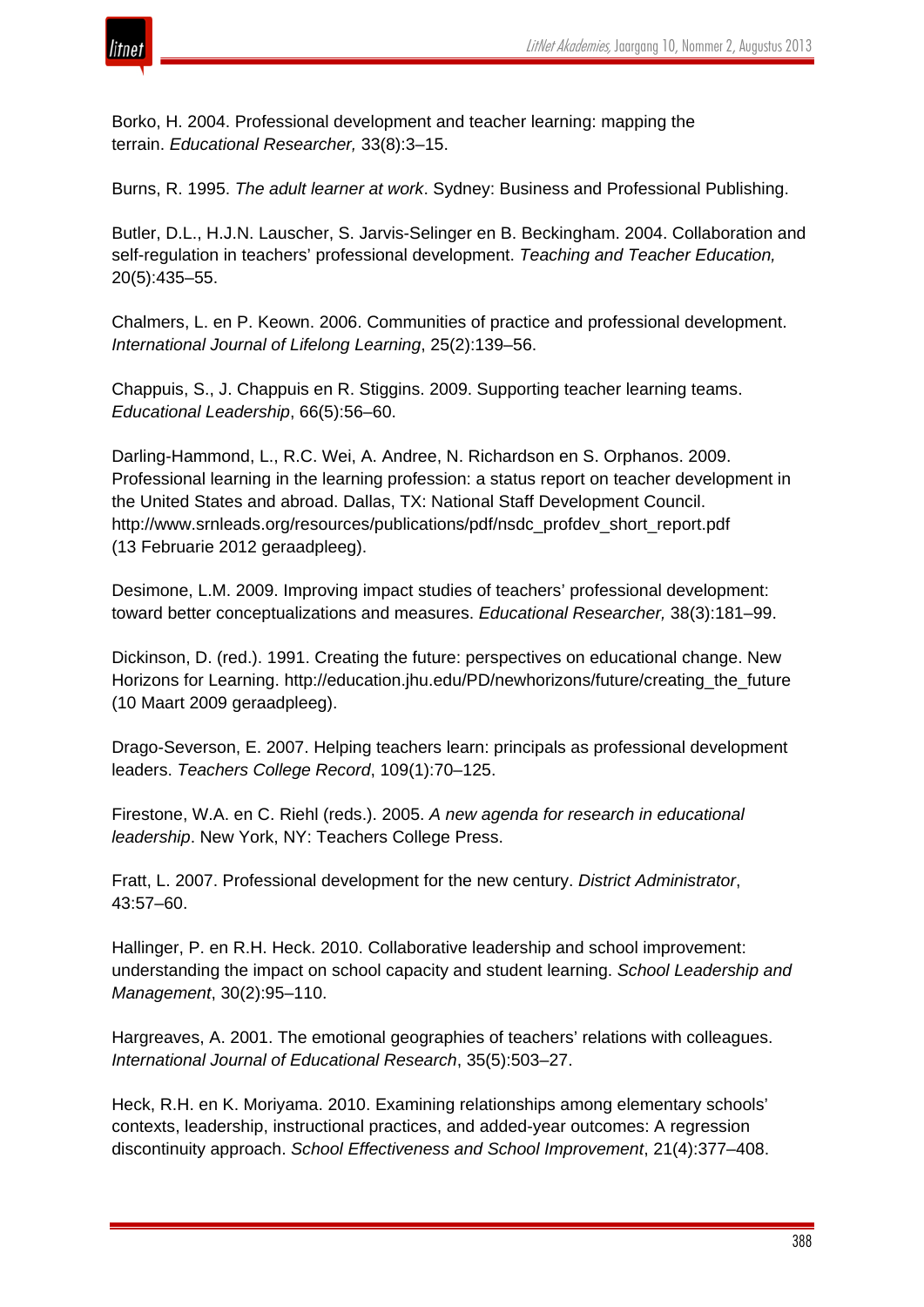

Hirsch, S. 2005. Professional development and closing the achievement gap. *Theory into Practice*, 44(1):38–44.

Hodkinson, H. en P. Hodkinson. 2005. Improving school teachers' workplace learning. *Research Papers in Education*, 20(2):109–31.

Hodkinson, P., H. Colley en J. Malcolm. 2003. The interrelationships between informal and formal learning. *Journal of Workplace Learning*, 15(7/8):113–318.

Hunzicker, J.L. 2010. Characteristics of effective professional development: a checklist Verkry van die ERIC databasis (ED510366). www.eric.ed.gov/PDFS/ED510366.pdf (16 Februarie 2012 geraadpleeg).

Hunzicker, J. 2011. Effective professional development for teachers: a checklist. *Professional Development in Education*, 37(2):177–9.

Katz, S. en L. Earl. 2010. Learning about networked learning communities. *School Effectiveness and School Improvement,* 21(1):27–51.

Katz, S., L. Earl, S. Jaafar, S. Elgie, L. Foster, J. Halbert en L. Kaser. 2008. Learning networks of schools: the key enablers of successful knowledge communities. *McGill Journal of Education*, 43(2):111–38.

Kellogg, W.K. Foundation. 2004. Logic model development model. Battle Creek, Michigan. www.wkkf.org (25 Oktober 2012 geraadpleeg).

Kelly, A. en N. Saunders. 2010. New heads on the block: three case studies of transition to primary school headship. *School Leadership and Management*, 30(2):127–42.

King, M.B. en F.M. Newmann. 2001. Building school capacity through professional development: conceptual and empirical considerations. *International Journal of Educational Management*, 15(2):86–94.

Kitchen, J. 2009. Relational teacher development: growing collaboratively in a hoping relationship. *Teacher Education Quarterly,* 36(2):45–62*.*

Knowles, M. 1991. Lifelong learning centres. In Dickinson (red.) 1991. http://education.jhu.edu/PD/newhorizons/future/creating\_the\_future/crfut\_knowles.cfm (16 November 2012 geraadpleeg).

Kriek, J. en D. Grayson. 2009.A holistic professional development model for South African physical science teachers. *Suid-Afrikaanse Tydskrif vir Opvoedkunde*, 29(2):185–203.

Lee, H.-J. 2004/2005. Developing a professional development programme model based on teachers' needs. *The Professional Educator*, 27(1/2):39–49.

Lee, Y.-J. en W.-M. Roth. 2007. The individual/collective dialectic in the learning organization. *The Learning Organization*, 14(2):92–107.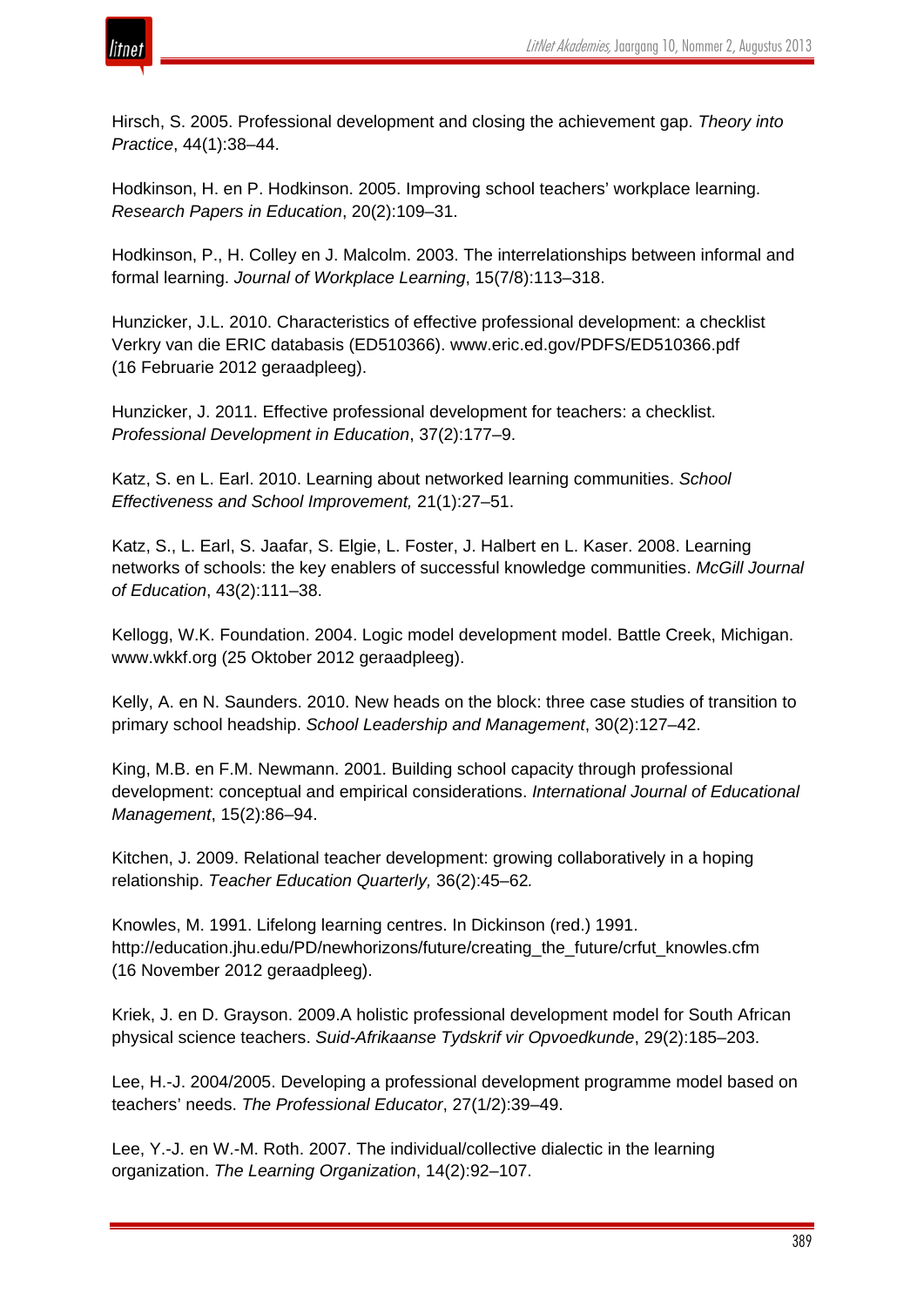

Maistry, S.M. 2008. Towards collaboration rather than cooperation for effective professional development of teachers in South Africa: insights from social practice theory. *Southern African Review of Education*, 14(1/2):119–41.

Malcolm, J., P. Hodkinson en H. Colley. 2003. The interrelationships between informal and formal learning. *Journal of Workplace Learning*, 15(7/8):313–8.

Masitsa, M.G. 2005. The principal's role in restoring a learning culture in township secondary schools. *African Education Review*, 2(2):205–20.

Mestry, R., I. Hendricks en T. Bisschoff. 2009. Perceptions of teachers on the benefits of teacher development programmes in one province of South Africa. *Suid-Afrikaanse Tydskrif vir Opvoedkunde*, 29(4):475–90.

Moloi, K.C., B.R. Grobler en S.J. Gravett. 2002. Educators' perceptions of the school as a learning organization in the Vanderbijlpark-North District, South Africa. *Suid-Afrikaanse Tydskrif vir Opvoedkunde*, 22(2):88–94.

Moswela, B. 2006. Teacher professional development for the new school improvement: Botswana. *International Journal of Lifelong Education*, 25(6):623–32.

Munonde, L.C. 2007. Effective teaching and learning in secondary schools of the Thohoyandou district through continuous professional development programmes. Ongepubliseerde MEd-verhandeling, Universiteit van Suid-Afrika.

Murtaza, K.F. 2010. Teachers' professional development through Whole School Improvement Program (WSIP).*International Journal of Business and Social Science*, 1(2):213–21.

Nehring, J. en G. Fitzsimons. 2011. The professional learning community as subversive activity: countering the culture of conventional schooling. *Professional Development in Education*, 37(4):513–35.

Nelson, T.H., A. Deuel, D. Slavit en A. Kennedy. 2010. Leading deep conversations in collaborative inquiry groups. *The Clearing House: A Journal of Educational Strategies, Issues and Ideas,* 83(5):175–9.

Ntapo, N.D. 2009. A critical study of continuing professional development orientation programme for educators. Ongepubliseerde MEd-verhandeling, Universiteit van Pretoria.

Opfer, V.D. en D. Pedder. 2011. The lost promise of teacher professional development in England. *European Journal of Teacher Education,* 34(1):3–24.

Opfer, V.D., D. Pedder en Z. Lavicza. 2011. The influence of school orientation to learning on teachers' professional learning change. *School Effectiveness and School Improvement*, 22(2):193–214.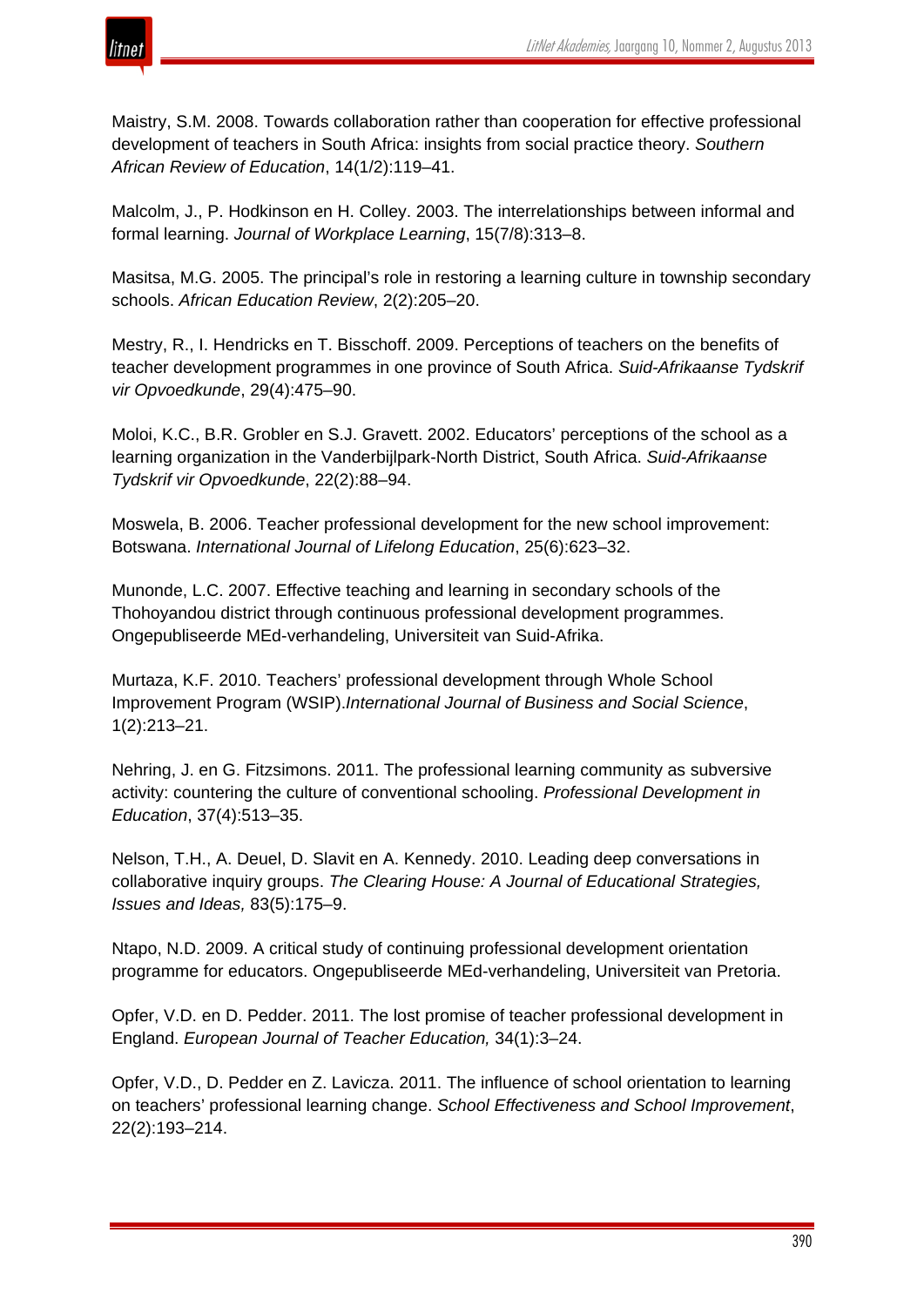

Pedder, D. 2006. Organizational conditions that foster successful classroom promotion of learning how to learn. *Research Papers in Education*, 21(2):171–200.

Pedder, D., M. James en J. MacBeath. 2005. How teachers value and practise professional learning. *Research Papers in Education*, 20(3):209–43.

Pedder, D. en V.D. Opfer. 2011. Are we realising the full potential of teachers' professional learning in schools in England? Policy issues and recommendations from a national study. *Professional Development in Education*, 37(5):741–58.

Pedder, D., V.D. Opfer, R. McCormick en A. Storey. 2010. "Schools and continuing professional development in England – state of the nation" research study: policy context, aims and design. *Curriculum Journal*, 21(4):365–94.

Printy, S. 2010. Principals' influence on instructional quality: insights from US schools. *School Leadership and Management*, 30(2):111–26.

Reyes, P. en L. Wagstaff. 2005. How does leadership promote successful teaching and learning for diverse students? In Firestone en Riehl (reds.) 2005.

Rodriguez-Campos, L., R. Rincones-Gomez en J. Shen. 2005. Secondary principals' educational attainment, experience, and professional development in the USA. *International Journal of Leadership in Education,* 8(4):309–19.

RSA (Republiek van Suid-Afrika). 2006. National policy framework for teacher education and development in South Africa. Pretoria: Staatsdrukker.

—. 2007. National policy framework for teacher education and development in South Africa. *Staatskoerant,* no. 29868, vol. 503. Pretoria: Staatsdrukker.

—. 2008. Departement van Basiese Onderwys. The design of the continuing professional development (CPTD) system. Suid-Afrikaanse Raad vir Opvoeders. http://www.sace.org.za/upload/files/CPTD Design doc draft version 13A 1006081.pdf (13 August 2012 geraadpleeg).

—. 2011. Technical report: integrated strategic planning framework for teacher education and development in South Africa. Pretoria: Departement van Basiese Onderwys en Departement van Hoër Onderwys en Opleiding. http://getideas.org/resource/integratedstrategic-planning-framework-teacher-education-and-development-south-af (16 Februarie 2012 geraadpleeg).

SARO (Suid-Afrikaanse Raad vir Opvoeders) / SACE (South African Council for Educators). 2007. *Professional development: Promoting the development of educators and enhancing the image of the teaching profession.* Pretoria: Centurion.

—. 2010. *The CPTD management system handbook*. Version 2, Augustus 2010.